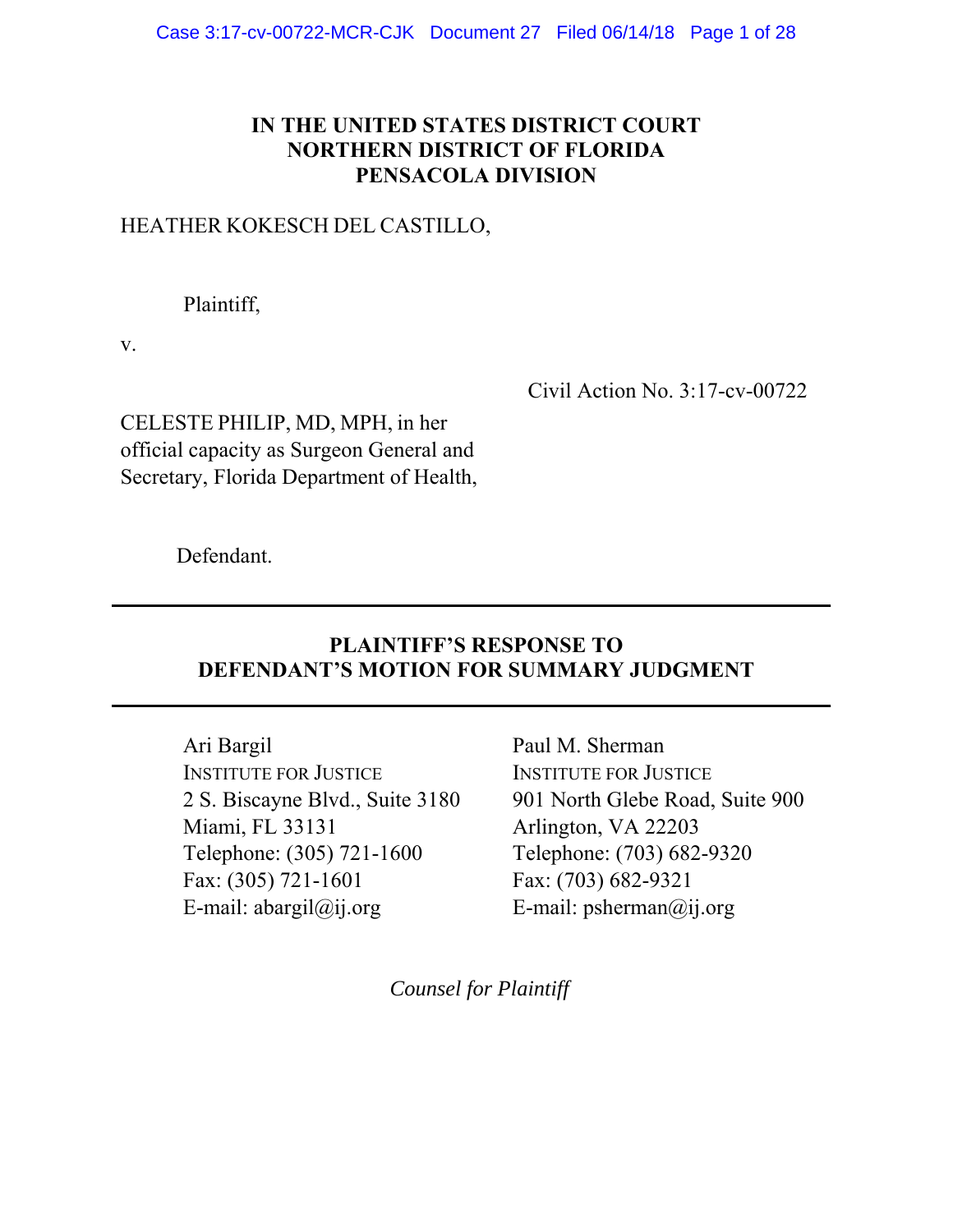# **TABLE OF CONTENTS**

| I.             | Del Castillo's Holistic Health-Coaching Services Consisted                                                                                      |  |
|----------------|-------------------------------------------------------------------------------------------------------------------------------------------------|--|
| II.            | Department Confirms That a License Is Required to Share                                                                                         |  |
| III.           |                                                                                                                                                 |  |
|                |                                                                                                                                                 |  |
| $\mathbf{I}$ . | The First Amendment Fully Protects Del Castillo's Speech 9                                                                                      |  |
|                | There is no exception to the First Amendment for speech<br>A.                                                                                   |  |
|                | <b>B.</b><br>The Act imposes a direct—not incidental—burden on                                                                                  |  |
|                | Neither the Eleventh Circuit's decision in <i>Locke</i> nor<br>$\mathcal{C}$ .<br>Justice White's concurrence in <i>Lowe</i> can save the Act14 |  |
| II.            | The Department Has Made No Attempt to Carry Its Burden                                                                                          |  |
|                |                                                                                                                                                 |  |
|                |                                                                                                                                                 |  |
|                |                                                                                                                                                 |  |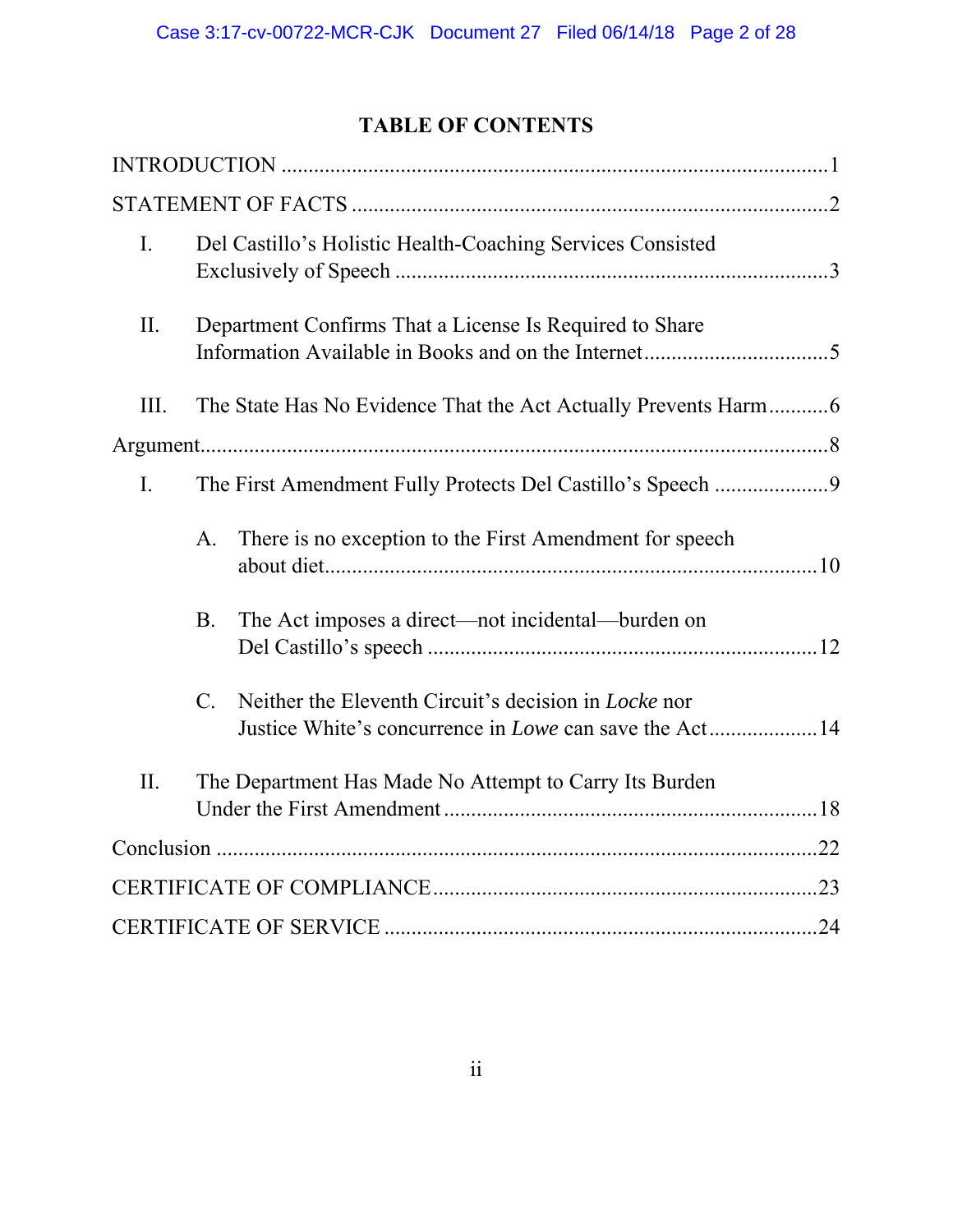# **TABLE OF AUTHORITIES**

| <b>Case</b>                          | Page(s) |
|--------------------------------------|---------|
| 44 Liquormart, Inc. v. Rhode Island, |         |
| Brown v. Entm't Merchants Ass'n,     |         |
| Citizens United v. FEC,              |         |
| Conant v. Walters,                   |         |
| Goldfarb v. Va. State Bar,           |         |
| Holder v. Humanitarian Law Project,  |         |
| Locke v. Shore,                      |         |
| Lowe v. SEC,                         |         |
| McCullen v. Coakley,                 |         |
| Pickup v. Brown,                     |         |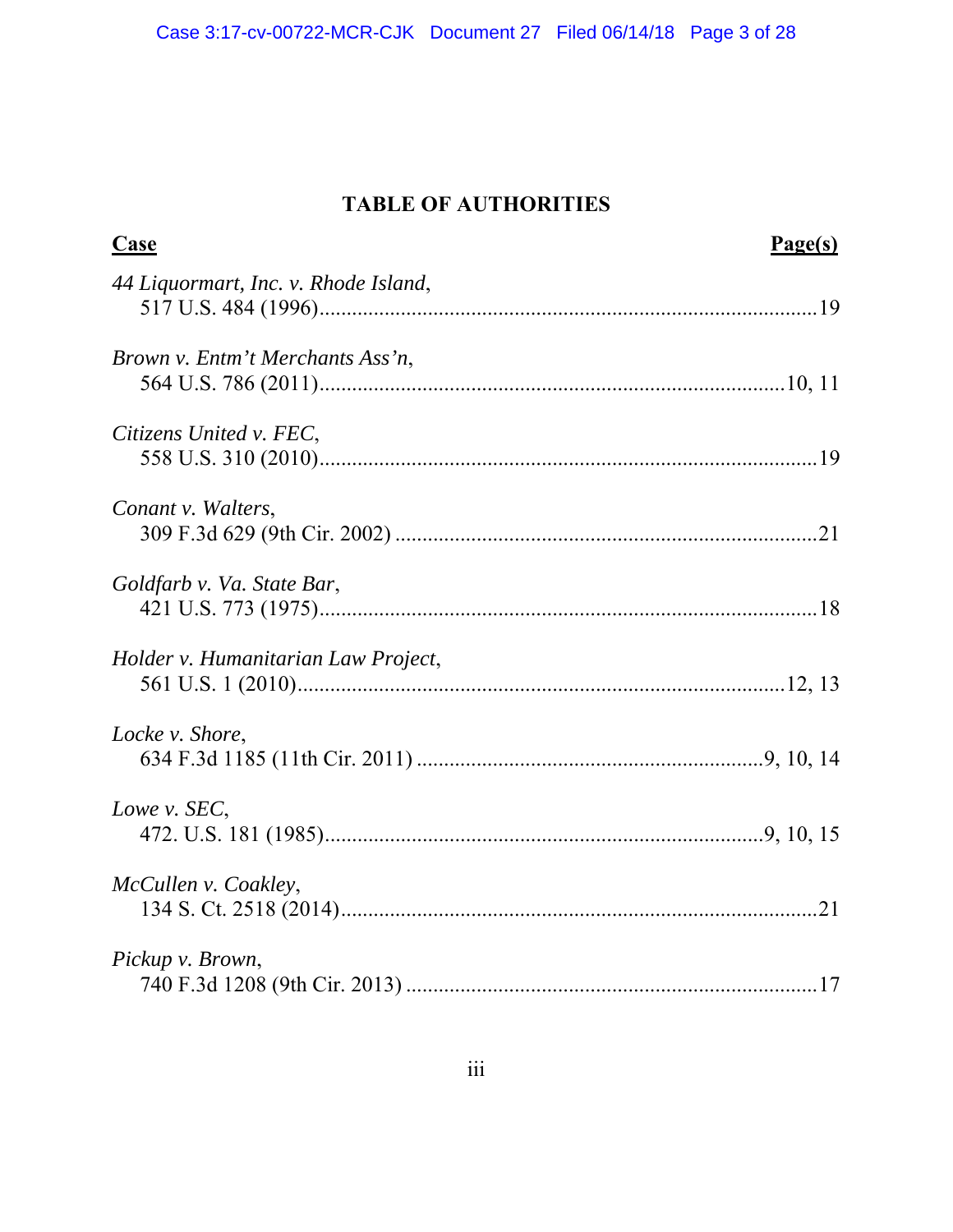# **Statutes**

|--|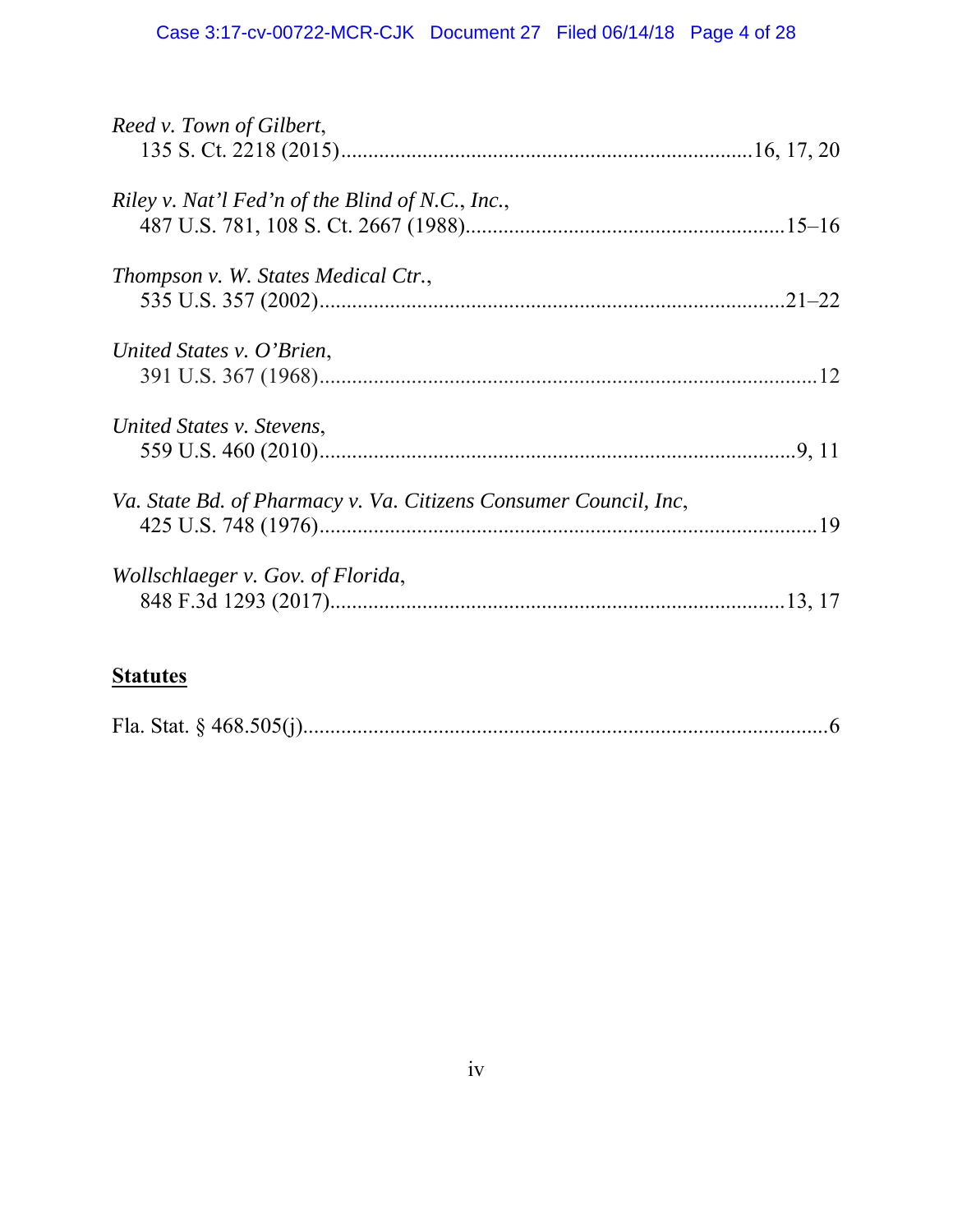### **INTRODUCTION**

The Department of Health's motion for summary judgment clarifies the central dispute between the parties. Plaintiff Heather Del Castillo is a certified health coach who wishes to give advice to Floridians on the age-old topic of diet, but may not do so without first becoming a fully licensed dietitian/nutritionist. Del Castillo contends that making it a crime to advise adults on what to buy at the grocery store is a restriction on speech that should be subject to First Amendment scrutiny. The Department, by contrast, argues that this is not a First Amendment case at all, and that Florida's law, at most, imposes an "incidental" burden on speech that should be reviewed under rational-basis scrutiny.

The Department is wrong. Speech about diet—whether general in nature or tailored to an individual—is fully protected by the First Amendment. The contentbased burdens Florida's law imposes on speech about diet are direct, not incidental, and should be reviewed with strict scrutiny. Because the Department has not come close to satisfying strict scrutiny—or, indeed, any level of First Amendment scrutiny—this Court should deny the Department's motion for summary judgment and grant Plaintiff's cross-motion.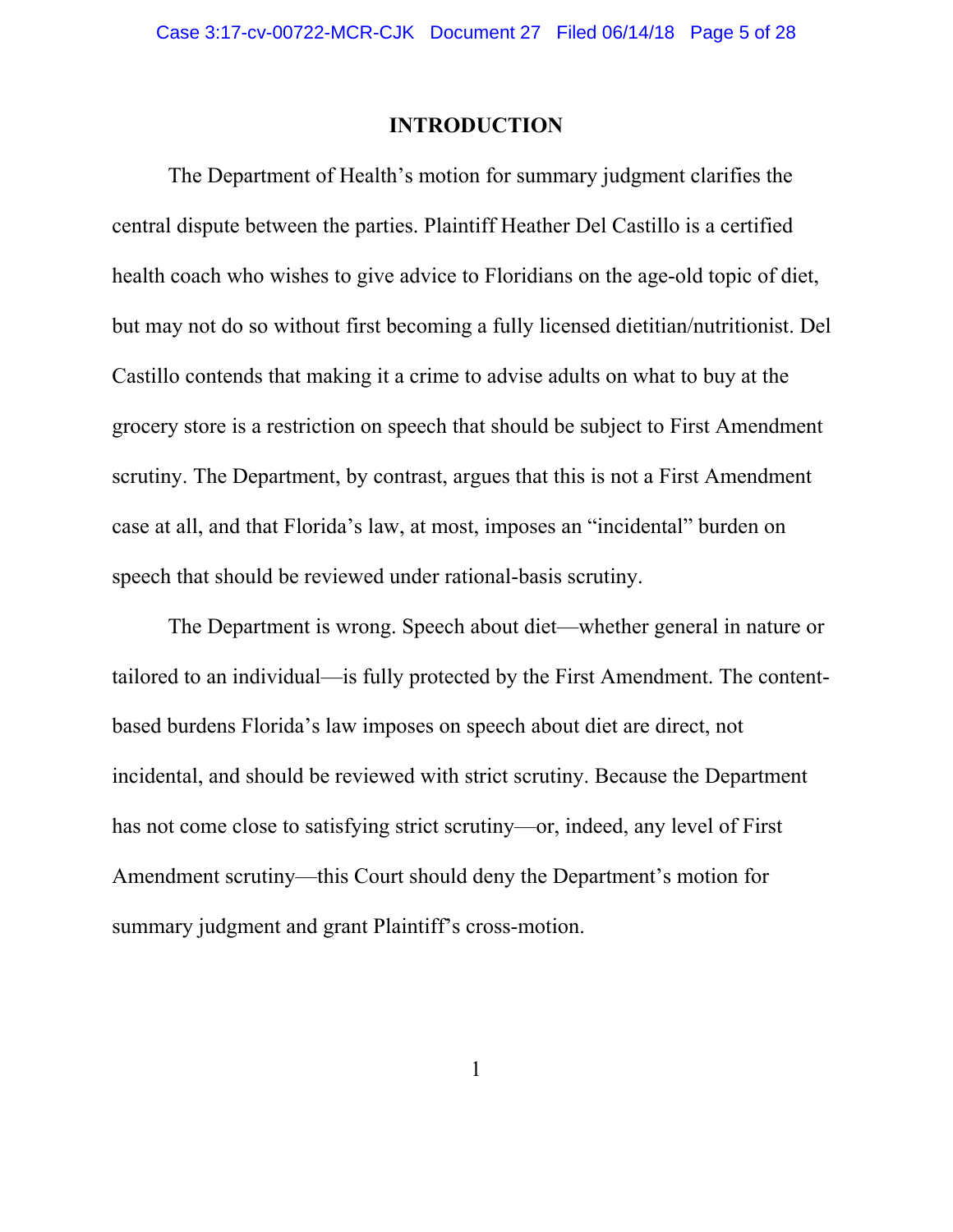### **STATEMENT OF FACTS**

The Department's statement of facts makes clear that there is no disagreement about the meaning or application of the Act at issue in this case. Simply stated, Del Castillo wishes to earn a living by speaking to other adults about what to buy at the grocery store, and the Act prohibits her from doing that.<sup>1</sup>

Although none of the material facts is seriously in dispute, Del Castillo believes that three aspects of the Department's statement of facts require additional clarity or emphasis. First, the Department's attempt to recast Del Castillo's dietary advice as "conduct" rather than speech is belied by the undisputed evidence of what Del Castillo actually did. Second, Florida's law operates to prohibit Del Castillo from offering dietary advice that is materially identical to advice that is widely available in books and on the Internet. Finally, the Department's statement of facts is most notable for what it does not contain: Any evidence that people in Florida are safer or healthier as a result of Florida's ban on dietary speech than they would be if Florida had no such ban.

<sup>&</sup>lt;sup>1</sup> The Department devotes significant space to arguing that the Act applies to Del Castillo's speech and that she does not meet any of the exceptions to the Act. But Plaintiff does not dispute that the Act covers her speech—everyone agrees that it does. The question is whether the Department may, consistent with the First Amendment, prohibit Plaintiff from offering advice about food and nutrition to willing listeners for compensation.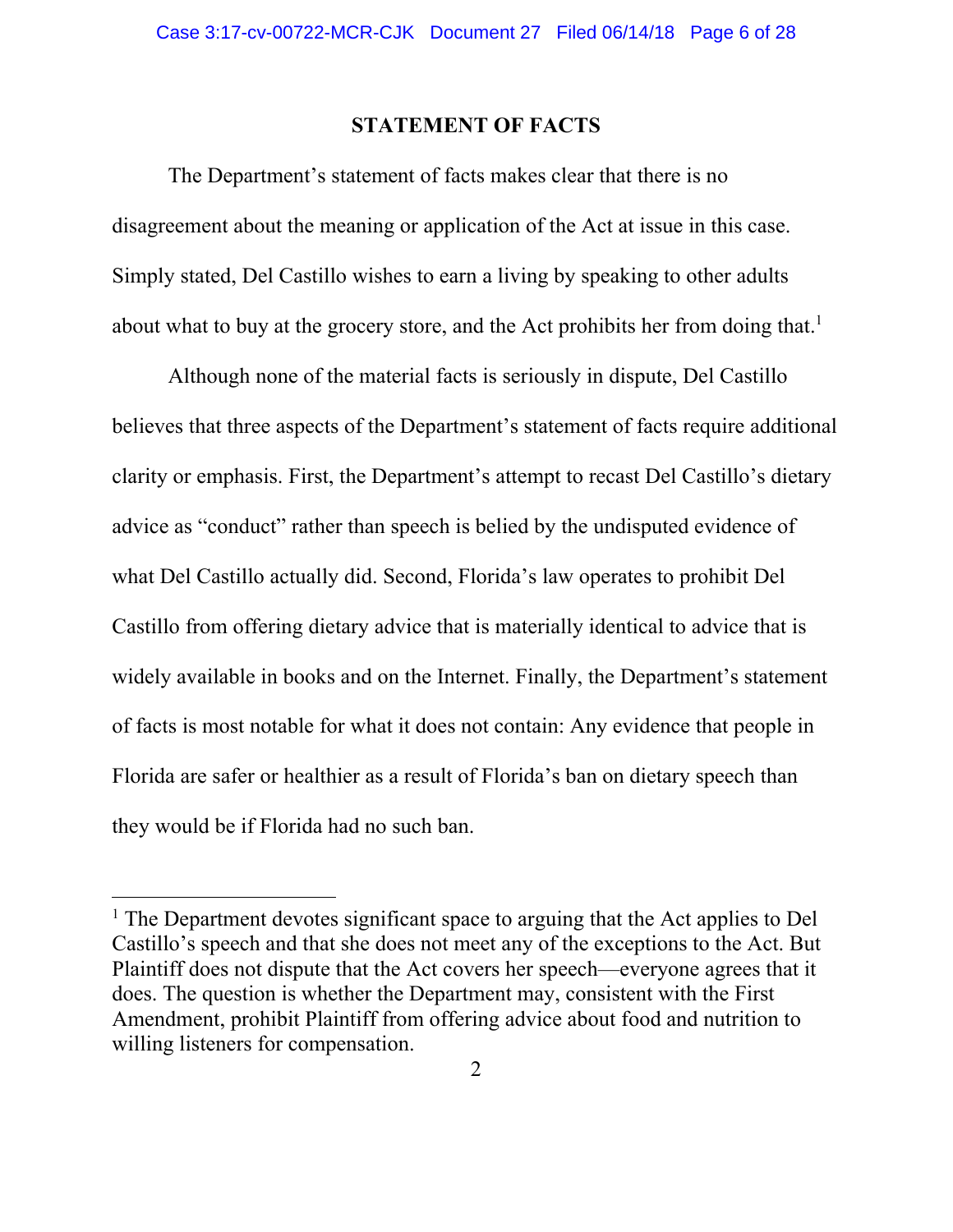# **I. Del Castillo's Holistic Health-Coaching Services Consisted Exclusively of Speech.**

Heather Del Castillo's health-coaching services are fully described in Del Castillo's motion for summary judgment. Pl.'s Mot. Summ. J. at 2–4. For purposes of defeating the Department's cross-motion, however, really only one fact is relevant: The Department agrees that Del Castillo wishes to do only one thing— "talk to willing individuals about food for pay." Def.'s Mot. Summ. J. 16 (citing Del Castillo Dep. 78:8–10).

While the Department acknowledges that this sort of communication is unlawful in Florida, *see* Def.'s Mot. Summ. J. 16, it still argues that the Act's ban on this particular type of speech is, in fact, a regulation of "conduct." *See* Def.'s Mot. Summ. J. 21 (describing Del Castillo's speech as "incidental to the conduct of the profession") (citation omitted). But the record shows that all the "conduct" in which Del Castillo wishes to engage is communicative. For example, it is undisputed that Del Castillo does not (and has no desire to) perform any of the following services:

- Diagnose or treat any medical condition, Del Castillo Decl. ¶ 4, 7;
- Prescribe or administer medication, *id*. at ¶ 7;
- Draw blood or run lab work, *id*.; or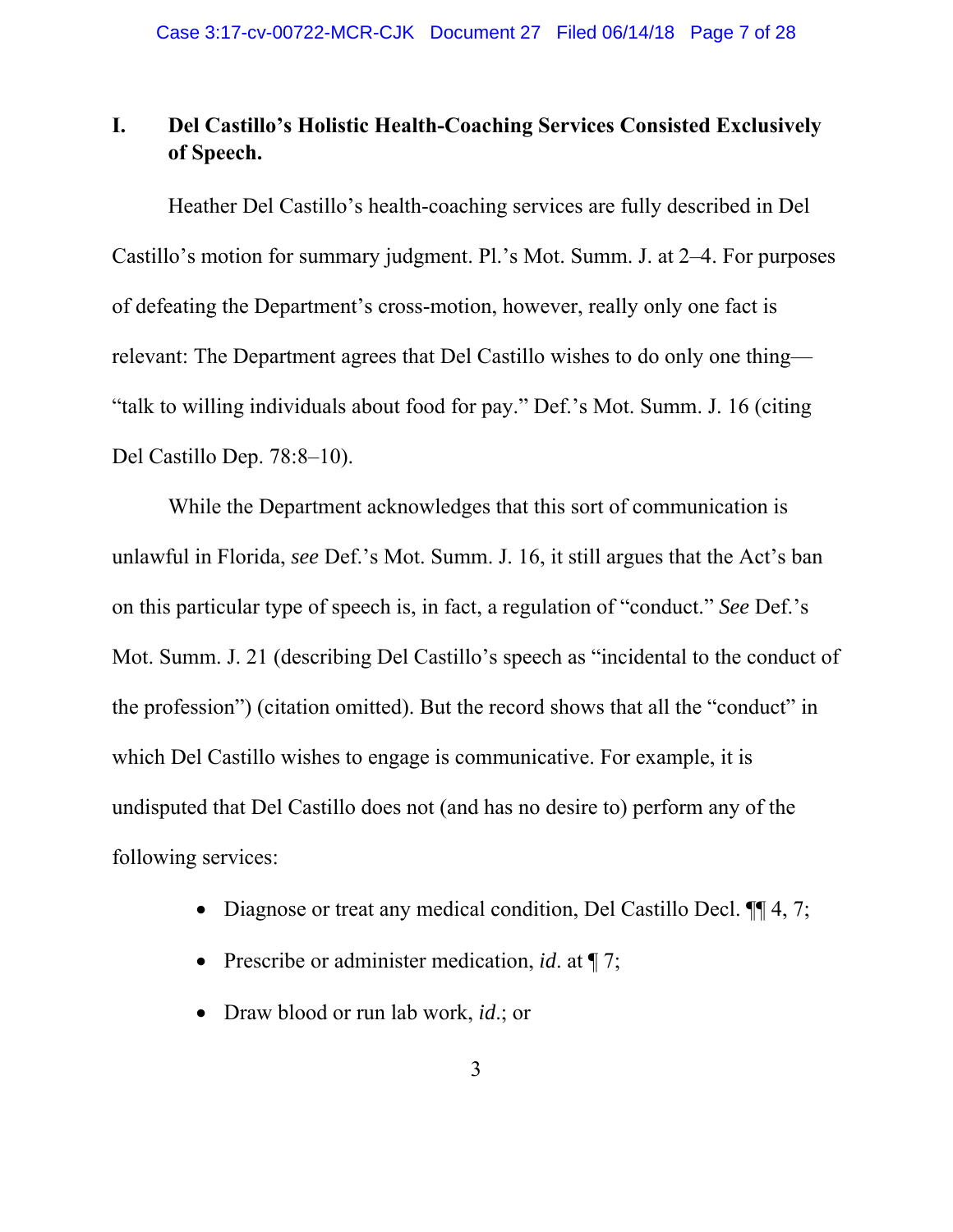• Manipulate human tissue. *Id*.

Instead, Del Castillo simply wants to talk to other adults about diet and nutrition.

The Department asserts, incorrectly, that Del Castillo represented that she was "able to practice dietetics" or was a "health care professional." Def.'s Mot. Summ. J. 14. But those allegations are completely unsubstantiated. To the contrary, the record establishes that Del Castillo never described herself as someone who was licensed as a dietitian or nutritionist. Del Castillo Decl. ¶ 2. Indeed, Del Castillo was quick to correct anyone who accidentally misdescribed her as a dietitian or nutritionist. *Id*.

In defending its ban on dietary speech, the Department relies heavily on one instance in which Del Castillo worked with a client who had been previously diagnosed with a specific gene mutation. Def.'s Mot. Summ. J. 18–19. In working with that client, Del Castillo reviewed a list of prohibited foods provided by that client's doctor, and, based on that list, recommended foods that were not prohibited to the client. *See* Del Castillo Decl. ¶ 5. This real-world example shows the purely communicative nature of Del Castillo's services: Del Castillo ran no diagnostic tests, did not make the underlying diagnosis, made no recommendations for treatment, and did not create the list of prohibited foods. *Id*. Instead, she simply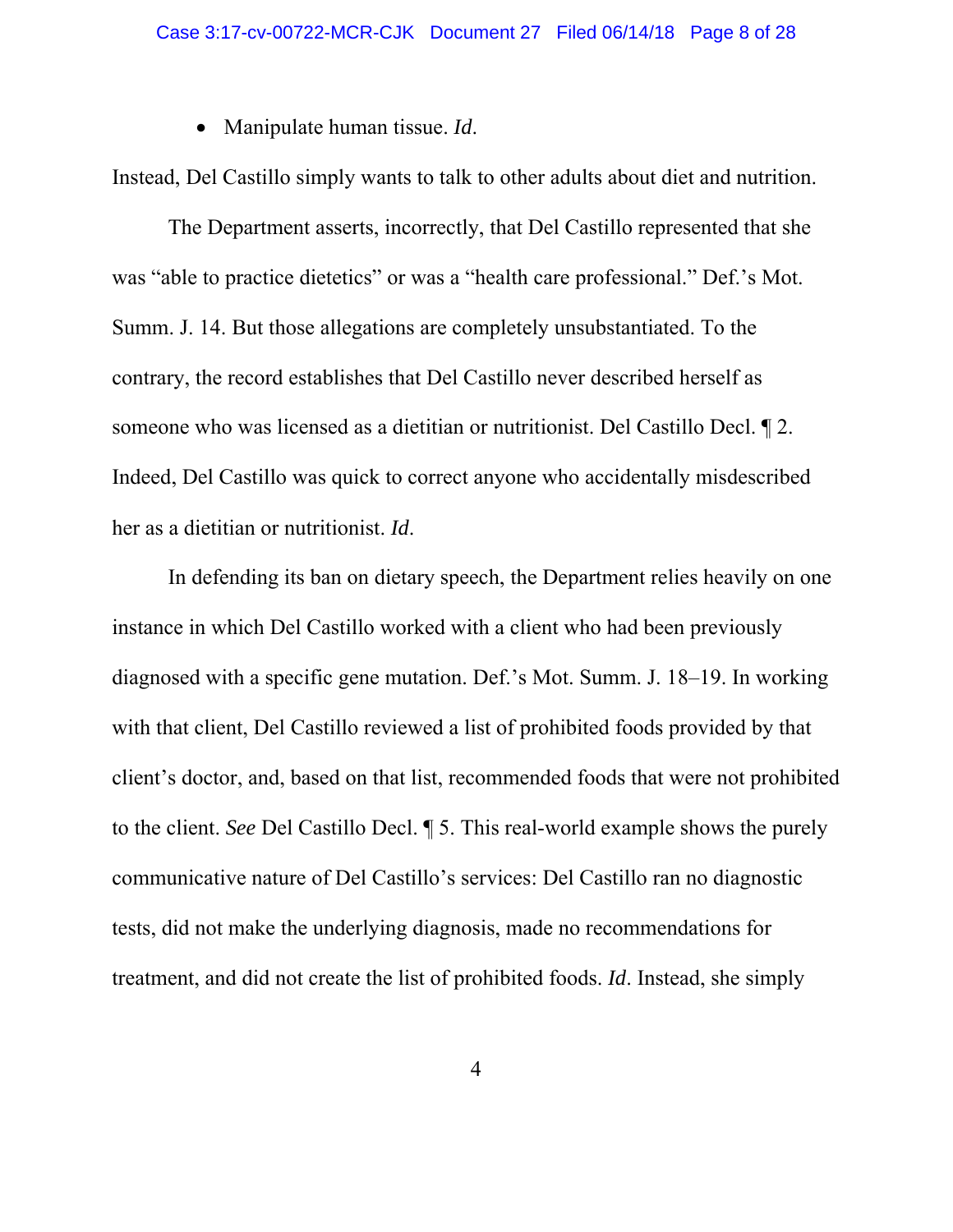used the information provided by the client's doctor to help her client select a healthy diet that avoided any prohibited foods. *Id*.

# **II. Department Confirms That a License Is Required to Share Information Available in Books and on the Internet.**

Del Castillo has alleged that the Act does not apply to "dietary advice distributed through books, on television, or online"—mediums through which ideas and advice on diet (and other topical matters) are routinely exchanged and zealously debated. *See* Compl. ¶ 34. This means that while Del Castillo is still free to write a book or blog post, she must have a license if she wishes to individually recommend the recipes, philosophies, and habits advocated in those mediums. This restriction encompasses guidance on mainstream diets found on popular websites and in books that have sold millions of copies worldwide. *See* Pl.'s Mot. Summ. J. 7.

The Department admits that this is how the Act applies. *See* Defs.' Mot. Summ. J. 16 (stating that Del Castillo was "properly cited" for providing guidance on a popular dietary regimen). And while the Department has stopped short of contending that books and blogs about diet are *themselves* illegal under the Act, it has made it clear that it is unlawful to convey the information in those books or blogs in the context of providing individualized dietary advice. *See* Defs.' Mot.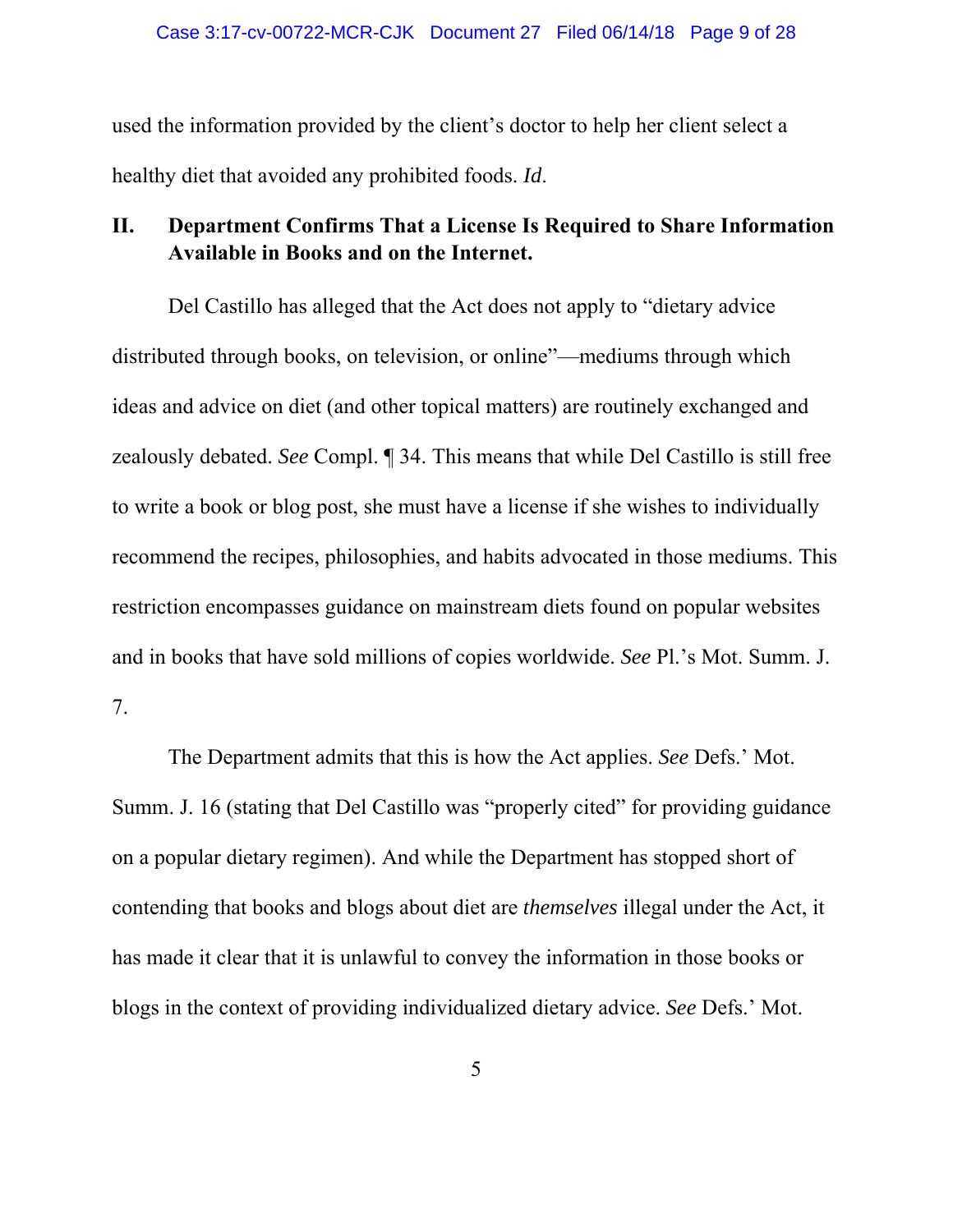Summ. J. 22–23 (stating that the Act "does not prohibit Plaintiff from writing books, articles, or a blog about nutrition"); *id*. at 16 (asserting that Del Castillo's guidance on the Whole30 Diet—a popular diet program advocated in the eponymously titled book—was illegal). Because Del Castillo often advised her clients to adopt already-popularized health and wellness philosophies, this prohibition rendered much of her business illegal. Del Castillo Decl. ¶¶ 3, 6.2

#### **III. The State Has No Evidence That the Act Actually Prevents Harm.**

The Department has presented no evidence that the Act furthers the state's interest in promoting health and safety. Instead, the Department relies only on the unsupported opinion of its expert, Dr. Gail Kauwell, who provided a series of anecdotes and instances of hypothetical harms to support the Department's theory that the Act keeps Floridians safe.

In particular, Dr. Kauwell seizes on Del Castillo's occasional promotion of the popular Whole30 Diet as posing a potential danger to the public. Dr. Kauwell

 $2$  Under the Act, therefore, popular programs like Nutrisystem and Jenny Craig are illegal in Florida unless each consumer has access to a licensed nutritionist. *See*  Fla. Stat. § 468.505(j) (exempting "Any person who provides weight control services or related weight control products, *provided* . . .consultation is available from . . . a licensed dietitian/nutritionist, a dietitian or nutritionist licensed in another state that has licensure requirements considered by the council to be at least as stringent as the requirements for licensure under this part, or a registered dietitian" (emphasis added)).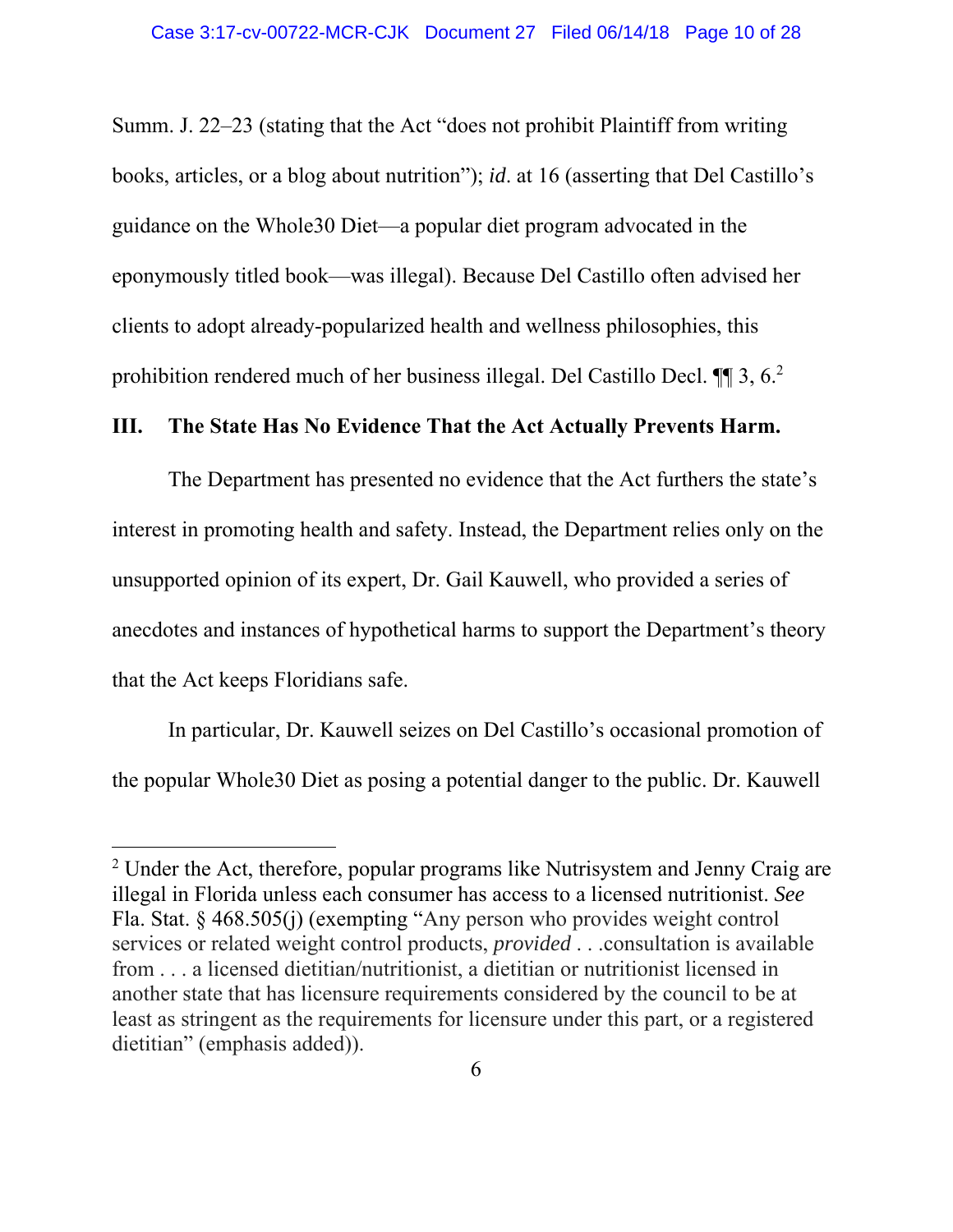describes a hypothetical scenario in which a health coach recommends the Whole30 Diet to an expectant mother (or potentially expectant mother) to her detriment, because the health coach is unaware that the Whole30 Diet's carbohydrate limitation restricts the intake of vitamin B9, an important prenatal vitamin. But the record lacks any indication that this risk is greater for women who learn of and are persuaded to adopt the Whole30 diet by Del Castillo's advice as opposed to those who learn of and are persuaded to adopt the Whole30 diet by the popular book. Nor has the Department provided any evidence that Del Castillo is unaware of the importance of vitamin B9 for women of childbearing age, or that she advocates the Whole30 Diet before or during pregnancy.

Ultimately, the Department has provided no evidence to support its assertion that the Act promotes health and safety in a narrowly tailored way. *See* Pl.'s Mot. Summ. J. 10–13. Instead of any such scientific data, the Department proffers anecdotal newspaper clippings from the 1980s, a 30-year old episode of the Oprah Winfrey show, and a series of potential (but nonexistent) harms suffered by hypothetical citizens. These anecdotes and speculation are analyzed in Plaintiff's motion for summary judgment. *See* Pl.s' Mot. Summ. J. 10–13. In short, although Plaintiff acknowledges that it is possible to imagine situations where a person may be harmed by unquestioningly following grossly negligent dietary advice—such as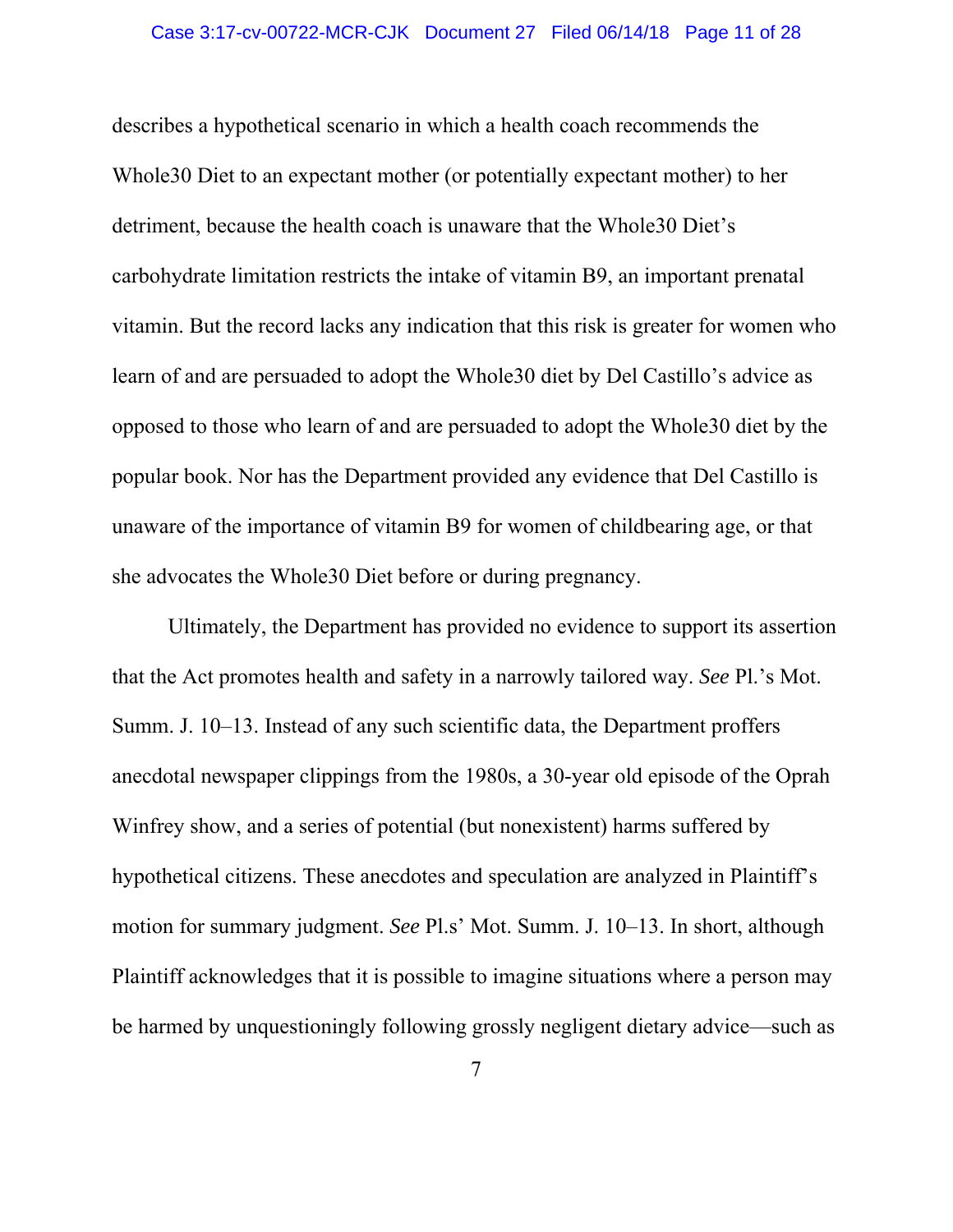the woman Dr. Kauwell cites who fasted for 47 days while at a "health farm" in California—the Department has proffered no evidence that Florida's total prohibition on unlicensed dietary advice is a narrowly tailored way to address such extreme and unusual situations. Indeed, the Department cannot point to even one such incident in the last 30 years. As described in greater detail below, that is insufficient for the Department to meet its burden under the First Amendment.

#### **Argument**

This is a First Amendment case. Plaintiff Heather Del Castillo wishes to speak with willing customers and whether she may do so depends on what she says. If she offers generalized advice about diet, such as one might give at a public lecture, her speech is legal; if she offers individualized advice about diet, her speech is illegal. That is a textbook example of a content-based restriction on speech that should be reviewed with strict scrutiny.

The Department tries to escape this conclusion, arguing that Florida's prohibition on individualized dietary advice does not regulate constitutionally protected speech at all, and thus should, at most, be judged under rational-basis review. But none of the Department's arguments is persuasive. The Department cannot meet the high standard for showing that speech about diet is—like obscenity or incitement—a historically recognized category of unprotected speech.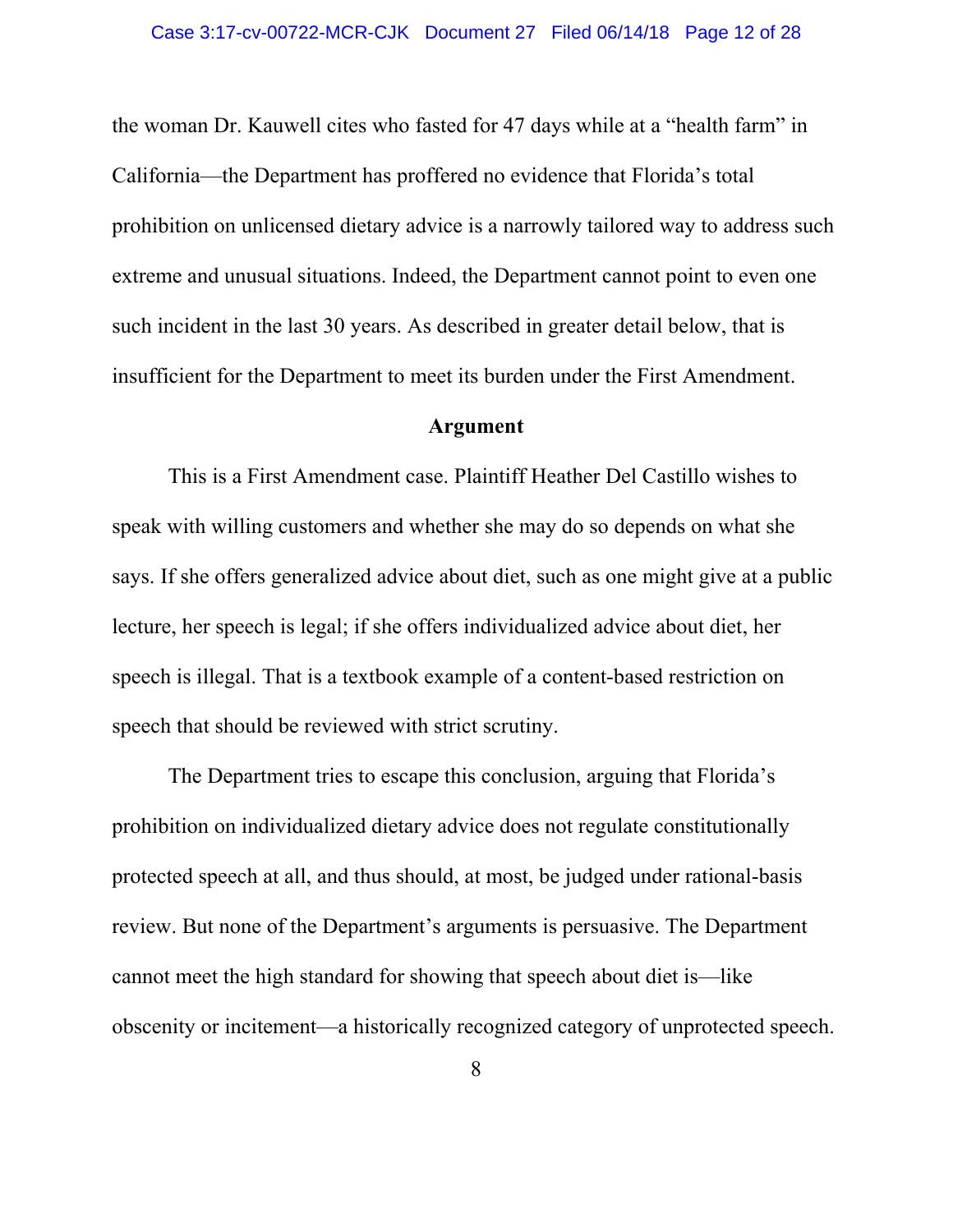Equally unavailing is the Department's argument that Florida's prohibition on unlicensed dietary advice imposes merely an "incidental" burden on speech, an argument the U.S. Supreme Court has already rejected. Nor can the Department evade First Amendment scrutiny based on this Circuit's decision in *Locke v. Shore*, 634 F.3d 1185 (11th Cir. 2011), or under Justice White's concurring opinion in *Lowe v. SEC*, 472 U.S. 181 (1985), neither of which can support the weight the Department places on it.

Because Del Castillo's speech is fully protected, the Department was obligated to show that the burdens Florida law imposes on her speech are narrowly tailored to serve a compelling government interest. But the Department has made no effort to satisfy this demanding standard—or even the lesser standard of intermediate scrutiny. Thus, this Court should deny the Department's motion for summary judgment and grant Del Castillo's cross-motion.

### **I. The First Amendment Fully Protects Del Castillo's Speech.**

This Court should analyze Florida's law as a regulation of fully protected speech for three reasons. First, the Department has failed to show that individualized advice about diet is a historically unprotected form of speech under *United States v. Stevens*, 559 U.S. 460 (2010). Second, Del Castillo's speech is not merely "incidental to" occupational conduct. Instead, the only "conduct" in which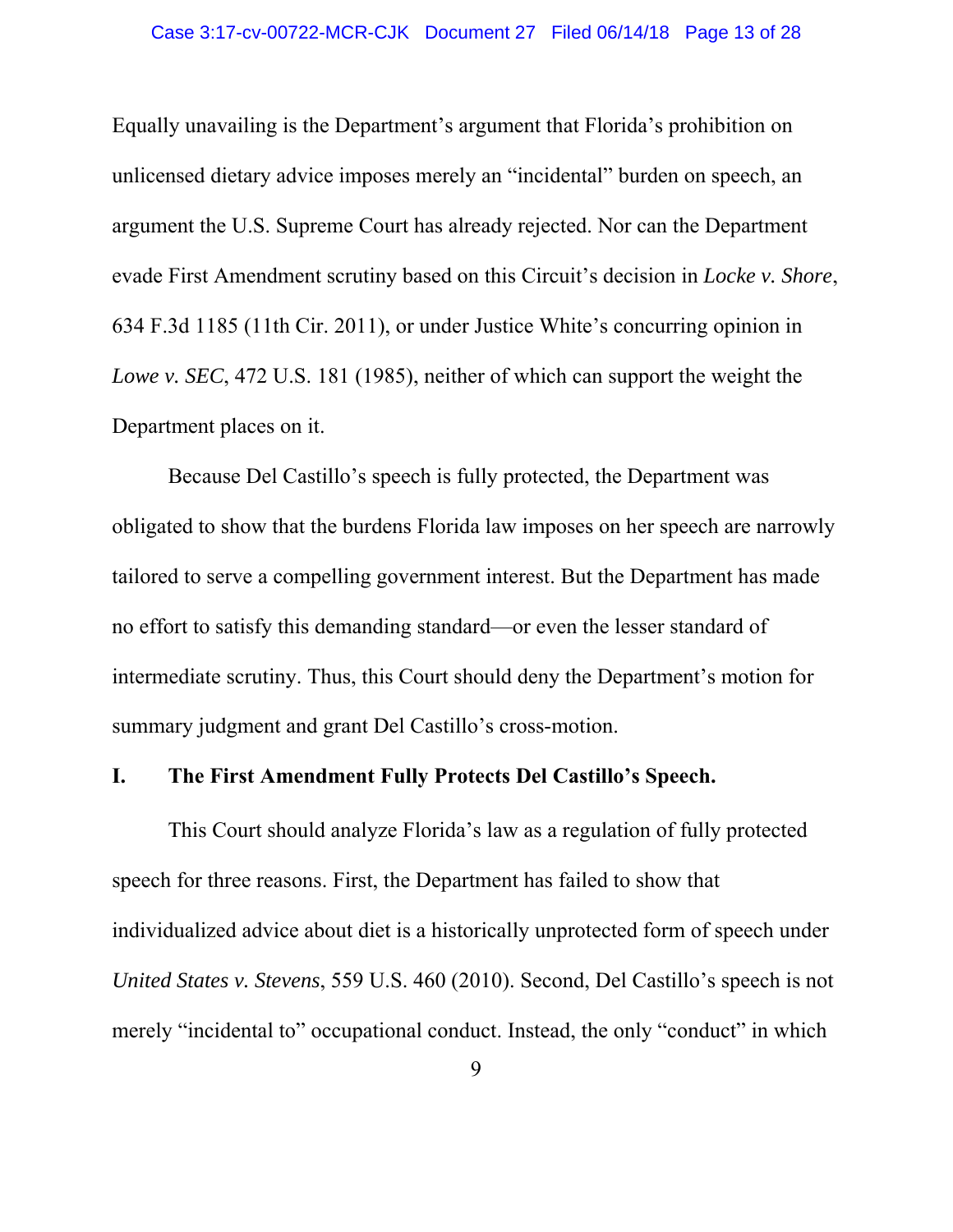she engages is speech. Thus, under binding Supreme Court precedent, the burdens Florida places on that speech are direct, not incidental. Finally, neither this Circuit's decision in *Locke v. Shore*, 634 F.3d 1185 (11th Cir. 2011), nor Justice White's non-controlling concurrence in *Lowe v. SEC*, 472 U.S. 181 (1985), provides a basis for treating Del Castillo's speech as anything other than fully protected by the First Amendment.

#### **There is no exception to the First Amendment for speech A. about diet.**

The threshold question in this case is whether speech about diet falls within the scope of the First Amendment's protection. There can be no question that it does. As a general matter, "the government lacks the power to restrict expression because of its message, ideas, subject matter, or content." *Brown v. Entm't Merchants Ass'n*, 564 U.S. 786, 791 (2011). The Supreme Court has recognized only "a few limited exceptions for historically unprotected speech, such as obscenity, incitement, and fighting words." *Id*. (collecting cases).

The Supreme Court has never suggested that dietary advice shares company with child pornography and true threats, and for good reason: The test for recognizing unprotected categories of speech is extremely demanding. As the Supreme Court recently clarified, federal courts may not recognize new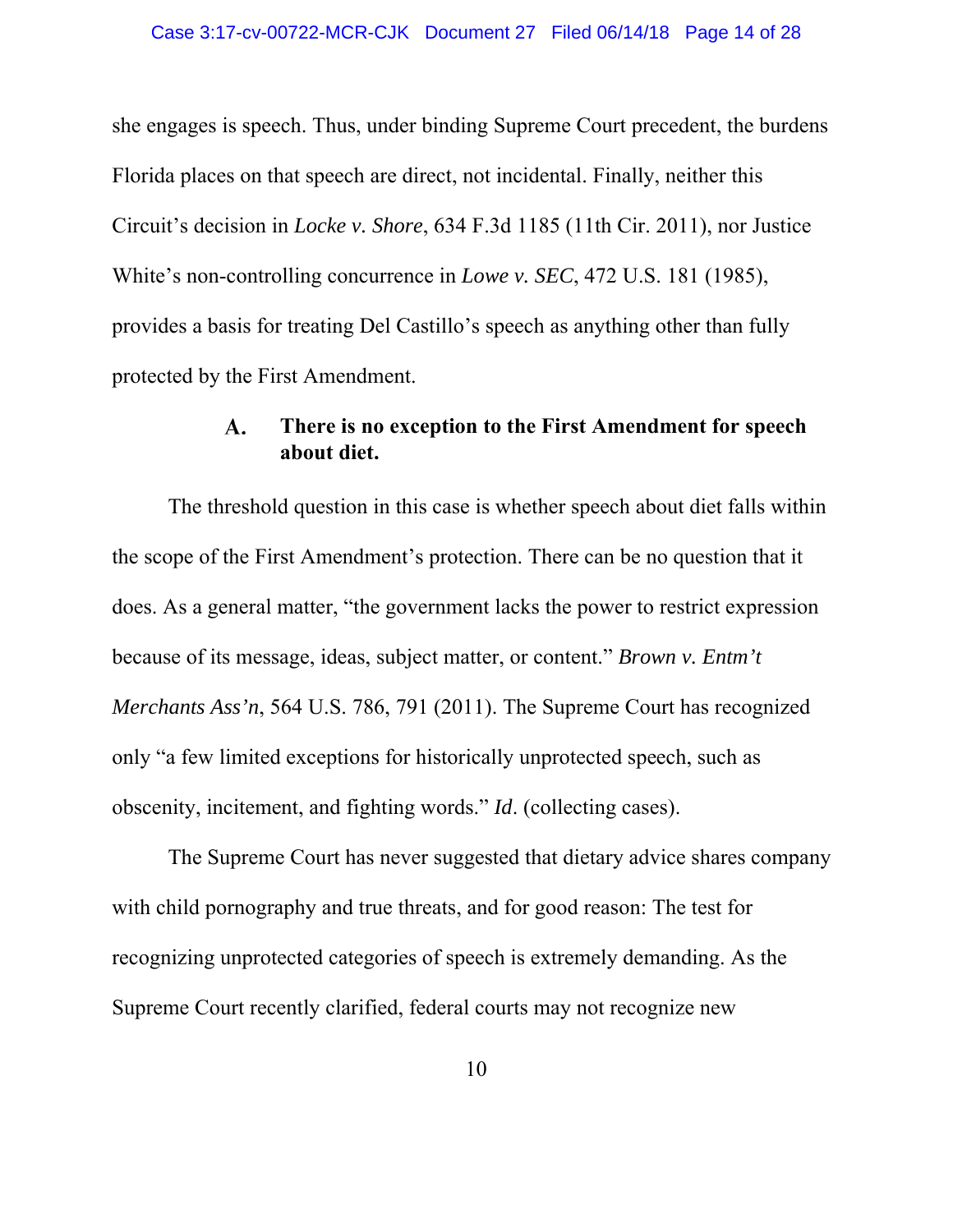#### Case 3:17-cv-00722-MCR-CJK Document 27 Filed 06/14/18 Page 15 of 28

unprotected categories of speech based on an ad hoc balancing of social costs and benefits. Instead, the question is whether the category of speech has, "from 1791 to the present," been considered "historically unprotected." *United States v. Stevens*, 559 U.S. 460, 468–69 (2010) (identifying well-established categories of historically unprotected speech).

The Department has offered no evidence of any kind to make this showing, nor could it. People have been offering advice on diet and nutrition—including individualized advice—since time immemorial, and no state in the country restricted who could offer this advice until the 1980s. And "without persuasive evidence that a novel restriction on content is part of a long (if heretofore unrecognized) tradition of proscription, a legislature may not revise the judgment of the American people, embodied in the First Amendment, that the benefits of its restrictions on the Government outweigh the costs." *Brown*, 564 U.S. at 792 (citations and quotations omitted). Accordingly, this Court should review the burdens on Del Castillo's speech the same way it would review any other burdens on fully protected speech.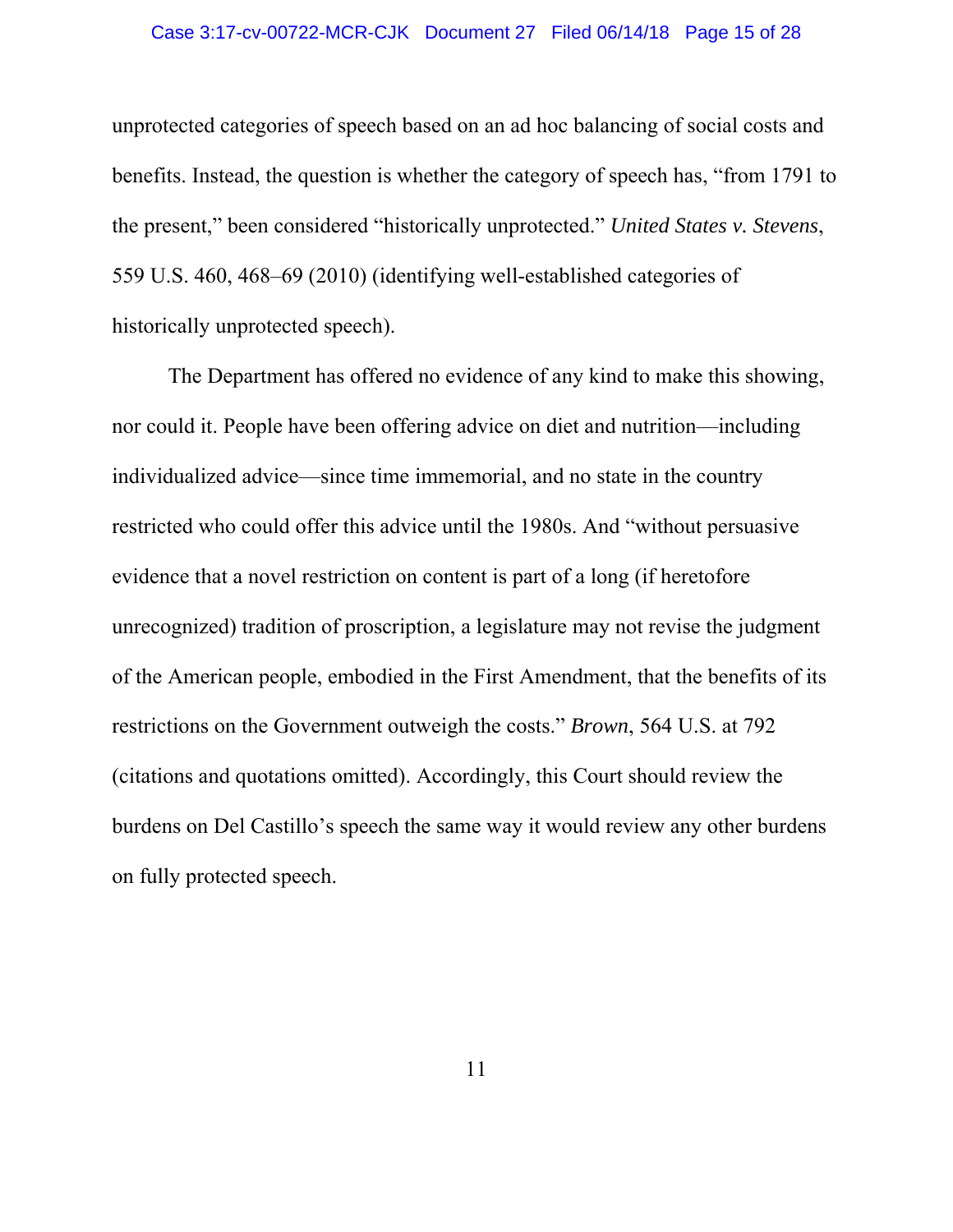#### **B. The Act imposes a direct—not incidental—burden on Del Castillo's speech.**

Because it cannot show that Del Castillo's speech is categorically unprotected, the Department instead attempts to redefine her speech as professional "conduct" that Florida may regulate without implicating the First Amendment. Def.'s Mot. Summ. J. 21–23. This position, however, has already been flatly rejected by the U.S. Supreme Court in *Holder v. Humanitarian Law Project*, 561 U.S. 1 (2010). In that case, the Court considered a federal statute that prohibited individuals and groups from providing "material assistance" to designated terrorist organizations—a prohibition which extended to providing direct, expert advice to those groups on diplomacy and other means of nonviolent conflict resolution. *Id*. at 8.

The government in *Holder* made the same argument the Department makes here: that the challenged law generally functioned as a restriction on conduct, with only an incidental burden on speech.<sup>3</sup> And the U.S. Supreme Court unanimously

<sup>3</sup> Unlike the Department here, the government in *Holder* did not argue that this eliminated *all* First Amendment scrutiny. Instead, the government merely contended that the Court should review the law with intermediate scrutiny under *United States v. O'Brien*, 391 U.S. 367 (1968). *See Holder*, 561 U.S. at 26–27.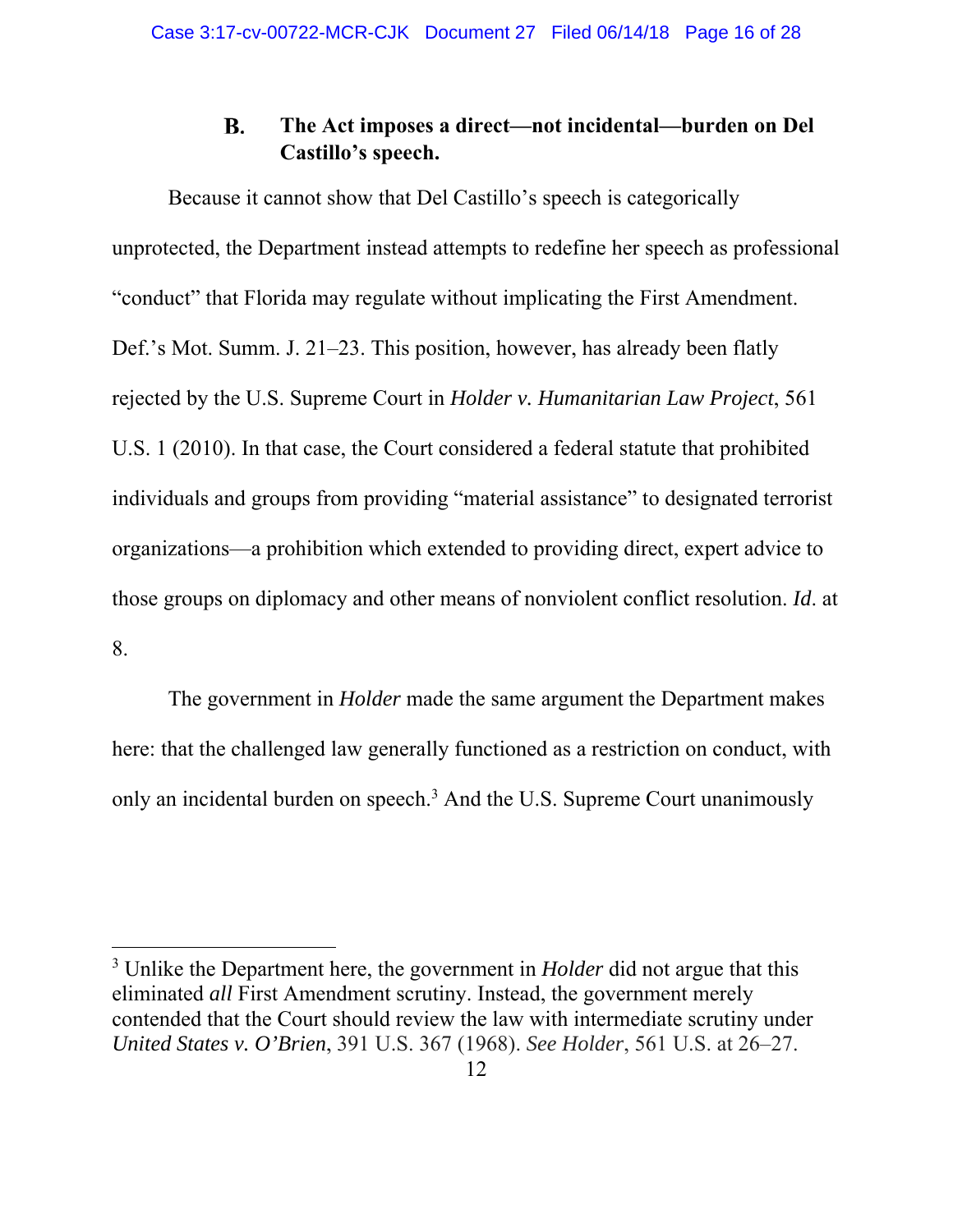rejected that argument.<sup>4</sup> In doing so, the Court set forward a simple test for distinguishing regulations of speech from regulations of conduct: If, as applied to the plaintiff, the "conduct triggering coverage under the statute consists of communicating a message," then the law is properly analyzed as a content-based restriction on speech. *Id.* at 28. Thus, the plaintiffs in *Holder*—who were prohibited from communicating "advice derived from 'specialized knowledge'" but not from communicating "general or unspecialized knowledge," *id.* at 27 were entitled to the full protection of the First Amendment.

These principles apply with crystal clarity here. Del Castillo wants to give dietary advice. If she gives generalized advice, such as by publishing a book or giving a public lecture, her speech is legal. If she gives individualized advice, her speech is illegal. Under *Holder*, that is a content-based restriction on speech. This Court should thus reject the Department's invitation to engage in the "dubious constitutional enterprise" of "characterizing speech as conduct," *Wollschlaeger v. Gov. of Florida*, 848 F.3d 1293, 1309 (11th Cir. 2017) (en banc), and should

<sup>4</sup> Although the Court split 6-3 on whether the law challenged in *Holder* was constitutional, all nine Justices agreed that burdens on individualized expert advice are burdens on speech, not conduct.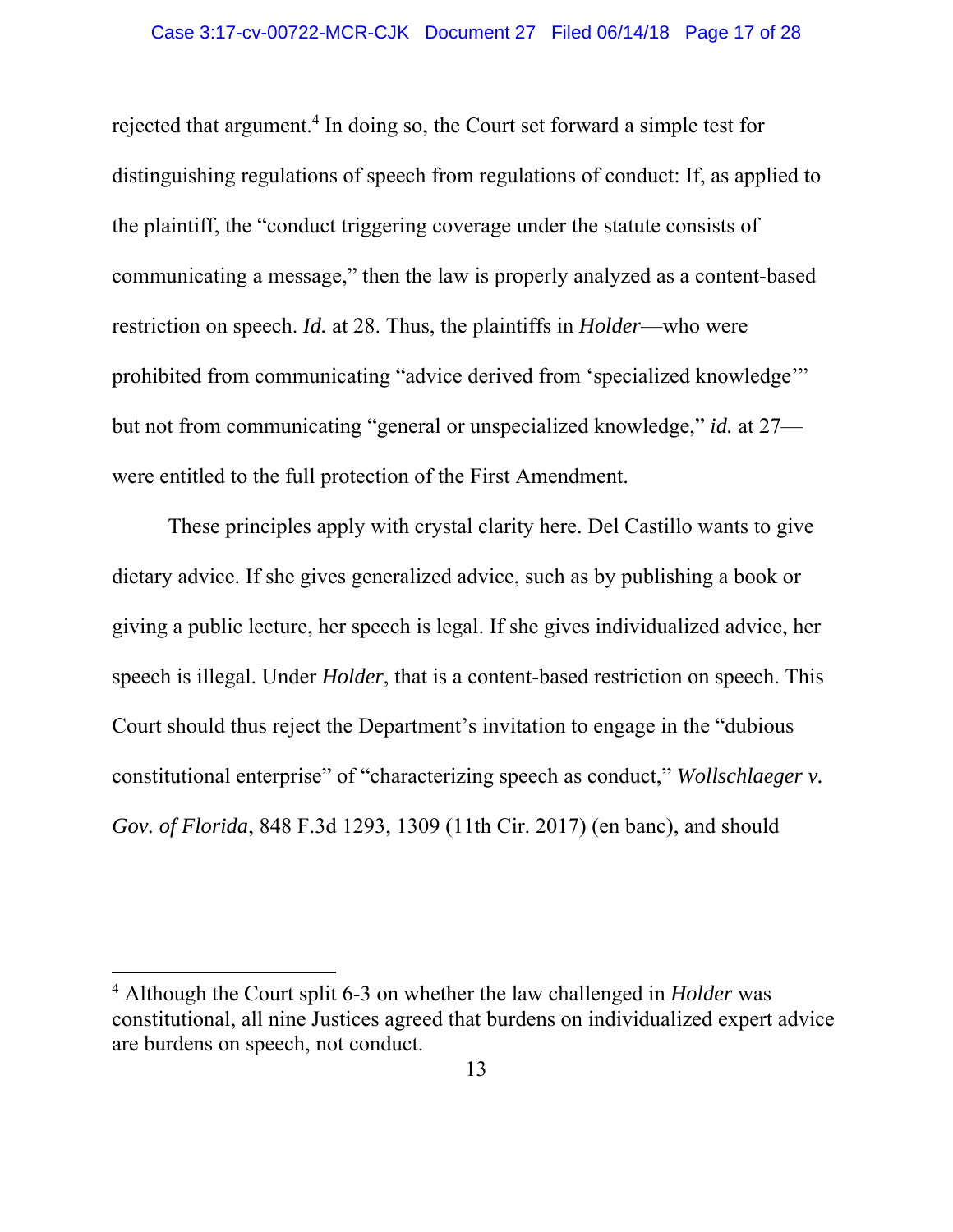instead analyze the Act just as it would any other content-based restriction on speech.

#### $\mathbf{C}$ . **Neither the Eleventh Circuit's decision in** *Locke* **nor Justice White's concurrence in** *Lowe* **can save the Act.**

In the face of this precedent, which the Department neither cites nor discusses, the Department relies almost exclusively on two opinions: the Eleventh Circuit's decision in *Locke v. Shore*, 634 F.3d 1185 (11th Cir. 2011), and Justice White's concurring opinion from the U.S. Supreme Court's 1985 decision in *Lowe v. SEC*<sup>5</sup> Neither of these can support the weight the Department places on it.

*Locke* involved a First Amendment challenge to Florida's licensing scheme for interior designers.<sup>6</sup> The plaintiffs alleged that this scheme unconstitutionally burdened speech, because it swept in large amounts of purely aesthetic advice. But the Eleventh Circuit rejected that argument, concluding in a brief discussion that "[t]here is a difference, for First Amendment purposes, between regulating professionals' speech to the public at large versus their direct, personalized speech with clients." *Id.* Direct, personalized speech, the court held, was merely

<sup>&</sup>lt;sup>5</sup> The Department's citation to *Lowe* does not note that it is citing only to Justice White's concurring opinion, rather than to a holding of the Court. *See* Def.'s Mot. Summ. J. at 21–22.

<sup>&</sup>lt;sup>6</sup> The Institute for Justice, which represents Del Castillo, represented the plaintiffs in *Locke*.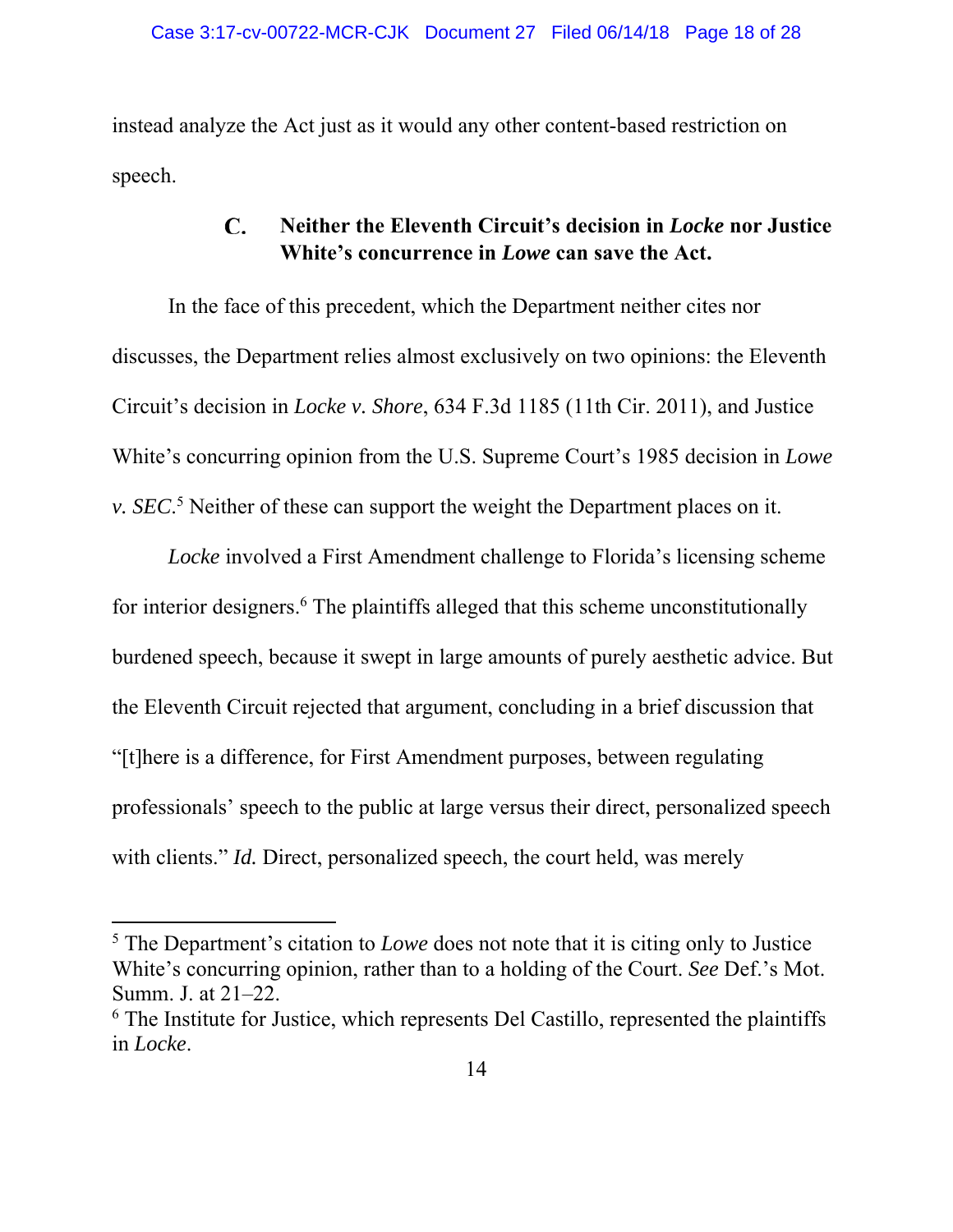"occupational conduct," the restriction of which "does not implicate constitutionally protected activity under the First Amendment."

In support of this proposition, the Eleventh Circuit relied on Justice Byron White's concurring opinion in *Lowe v. SEC*, 472 U.S. 181, 228–30 (1985) (White J., concurring). In that concurrence, Justice White argued that there was a constitutionally significant distinction between regulating speech to the public at large and regulating the speech of "[o]ne who takes the affairs of a client personally in hand and purports to exercise judgment on behalf of the client in the light of the client's individual needs and circumstances." *Id.* at 232 (White, J., concurring). In Justice White's view, the former was pure speech while the latter was the "practice of a profession" and not subject to First Amendment protection. *Id.*

Justice White's opinion did not control the outcome in *Lowe*; a majority of the Court decided the case on statutory grounds and completely avoided the constitutional question. And since it first appeared over three decades ago, Justice White's concurrence has never been cited or had its reasoning adopted by any other member of the Court. To the contrary, just three years after *Lowe*, the Supreme Court implicitly rejected Justice White's concurrence, noting that the Court had never held that occupational licensure was "devoid of all First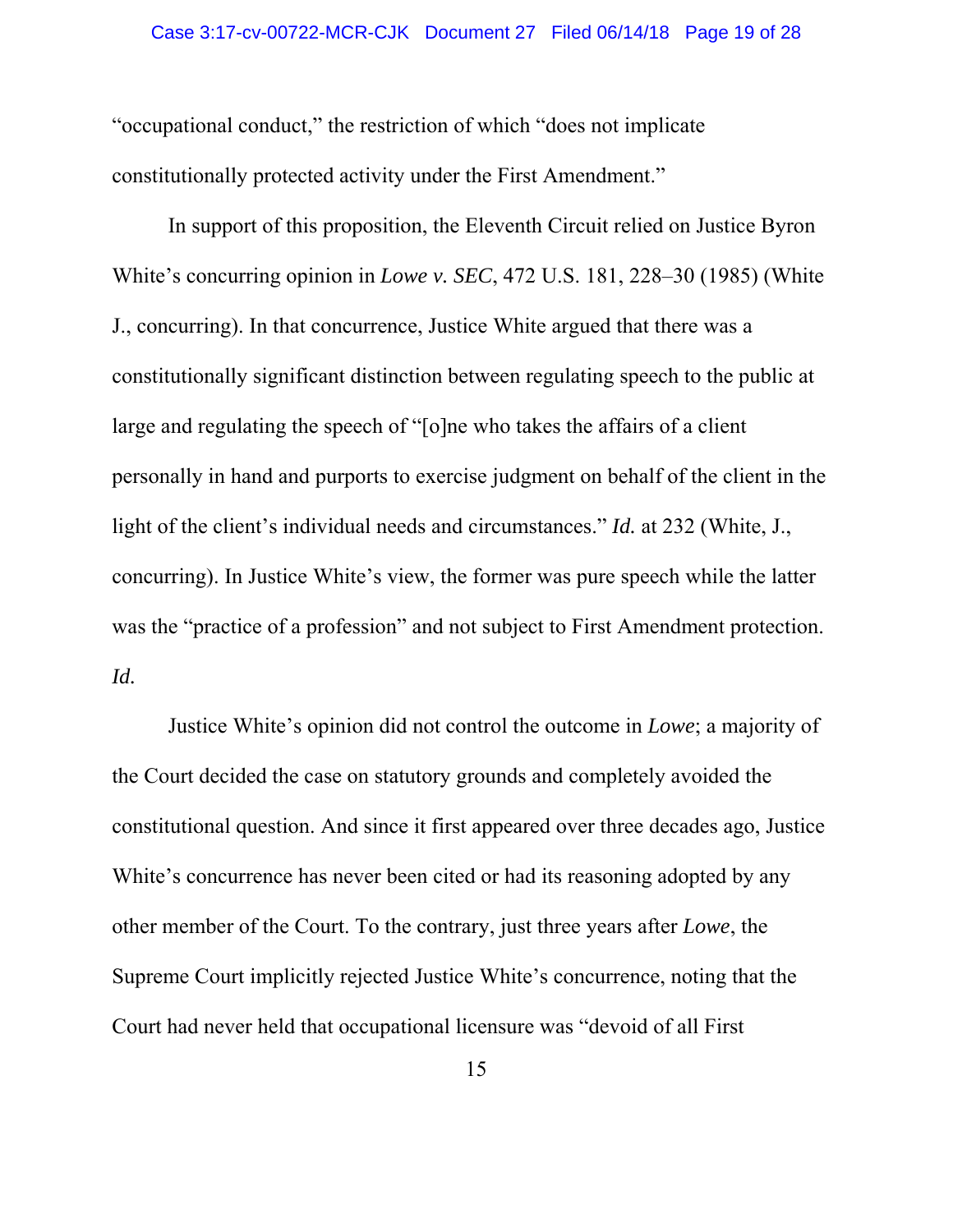Amendment implication" or "subject only to rationality review." *Riley v. Nat'l Fed'n of the Blind of N.C.*, *Inc.*, 487 U.S. 781, 801 n.13 (1988).

This Court should not feel bound either by *Locke* or Justice White's concurrence in *Lowe* because both are in fatal conflict with later Supreme Court and en banc Eleventh Circuit precedent. The central premise of *Locke*—that there is a constitutionally significant distinction between generalized advice and individualized advice—was expressly rejected by the Supreme Court in *Holder*. Indeed, *Holder* establishes that the very act of distinguishing between individualized and general advice is *itself* a content-based distinction that triggers strict scrutiny. This holding has since been reinforced by the Supreme Court's decision in *Reed v. Town of Gilbert*, which confirms that laws that "defin[e] regulated speech by particular subject matter" are "obvious[ly]" content-based and subject to strict scrutiny. 135 S. Ct. 2218, 2227 (2015).

The Department's reliance on *Locke* also ignores the en banc Eleventh Circuit's recent and clear signals that *Locke* is no longer good law (or, at most, should be limited to its facts). Specifically, in *Wollschlaeger v. Governor of Florida*, the en banc Eleventh Circuit invalidated a Florida law that prohibited doctors from routinely asking their patients questions about gun ownership, concluding that the law violated the First Amendment. There, as here, the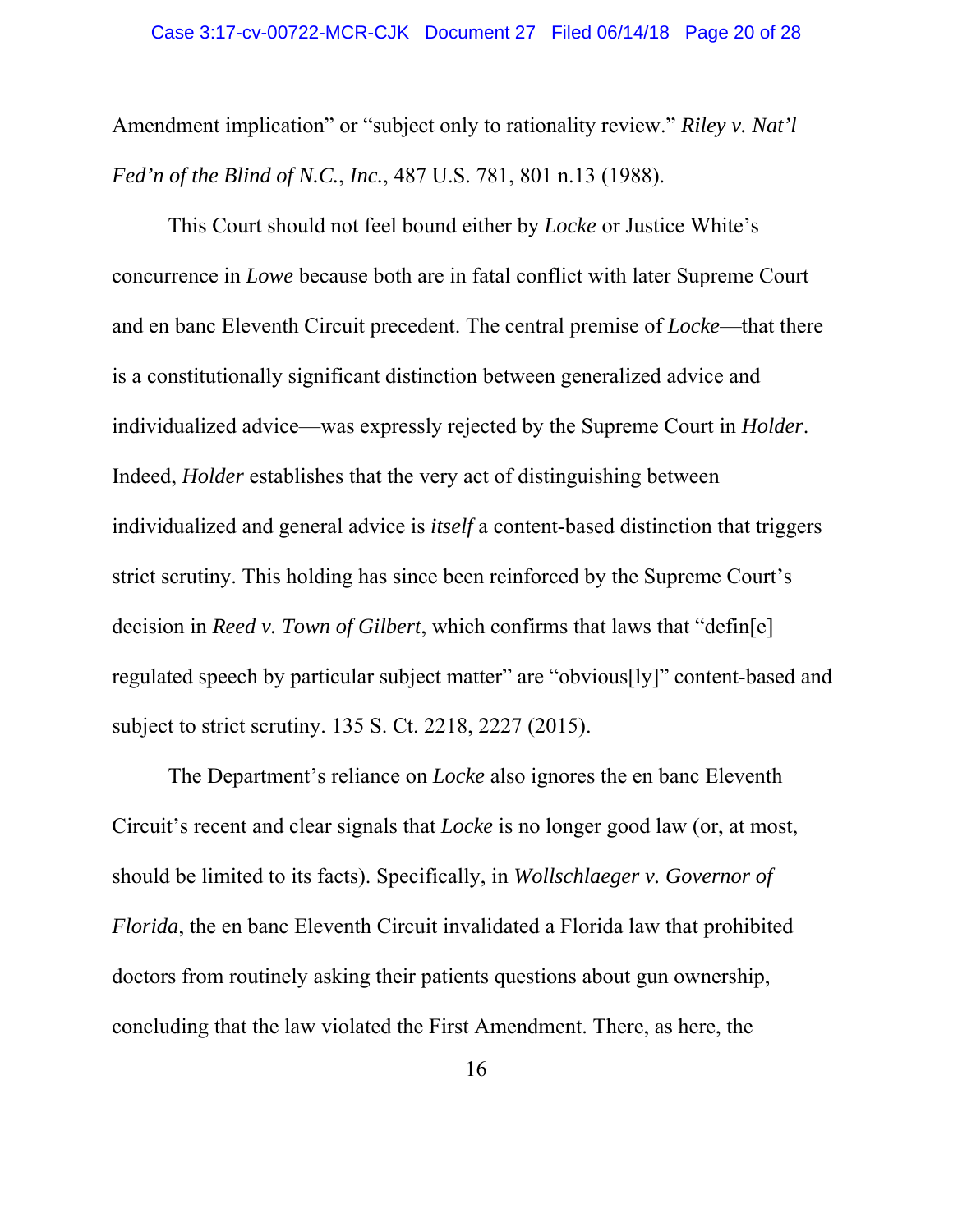government argued that its prohibition regulated professional conduct, rather than speech. But the *en banc* Eleventh Circuit rejected that argument and refused to "subject content-based restrictions on speech by those engaged in a certain profession to mere rational basis review." *Wollschlaeger*, 848 F.3d at 1311.7

The en banc Eleventh Circuit went on to cast doubt not only on *Locke*, but on other circuit court rulings that had similarly embraced Justice White's concurrence in *Lowe*. For example, the court analogized *Locke* to the Ninth Circuit's ruling in *Pickup v. Brown*, 740 F.3d 1208 (9th Cir. 2013), before observing "[t]here are serious doubts about whether *Pickup* was correctly decided," and specifically criticizing the Ninth Circuit for engaging in the "dubious constitutional enterprise" of "characterizing speech as conduct." *Wollschlaeger*, 848 F.3d at 1309. This Court should, accordingly, decline the Department's invitation to engage in that same dubious constitutional enterprise here.

In short, in resolving this case, this Court should rely on the most recent and most authoritative precedent from this Circuit and from the U.S. Supreme Court.

<sup>&</sup>lt;sup>7</sup> Because the Eleventh Circuit concluded that the challenged law could not survive even intermediate scrutiny, it did not resolve whether strict or intermediate scrutiny should apply. *Wollschlaeger*, 848 F.3d at 1301. Of course, under Supreme Court precedent, strict scrutiny is the default standard for all content-based burdens on speech. *Reed*, 35 S. Ct. at 2227.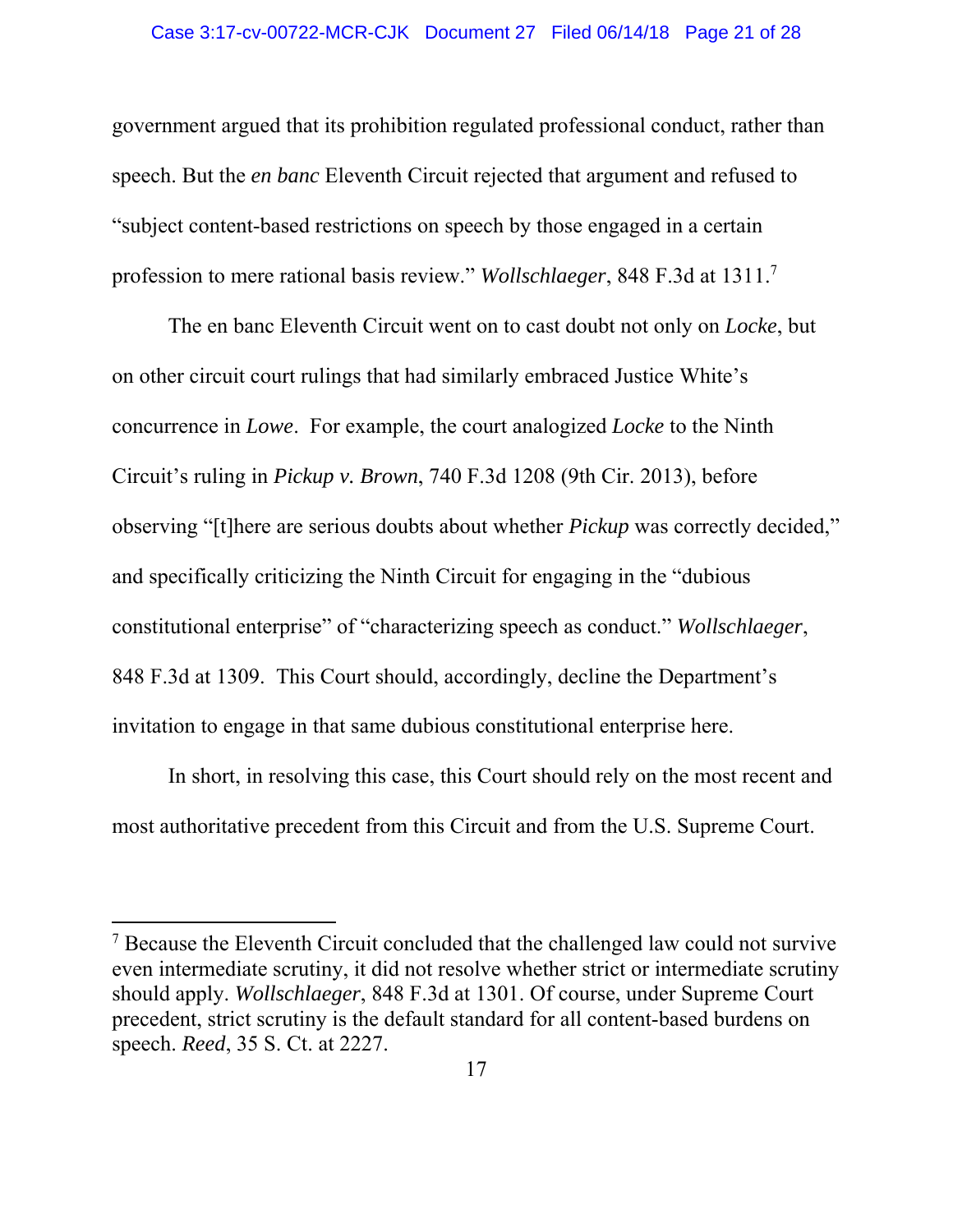That precedent confirms the commonsense intuition that a law that prohibits certain people from speaking about certain topics is a content-based restriction on speech, and must be reviewed with strict scrutiny.

# **II. The Department Has Made No Attempt to Carry Its Burden Under the First Amendment.**

Establishing that the First Amendment protects speech about diet essentially ends the analysis, because the Department has made no effort to satisfy strict scrutiny or, indeed, any level of First Amendment scrutiny. Instead, the Department's entire constitutional argument is that Florida's law is subject only to rational-basis review. Def.'s Mot. Summ. J. at 22–23. For the reasons outlined above, the Department is wrong and its failure to even attempt to satisfy First Amendment scrutiny is dispositive. But even if the Department had tried to carry its burden, it could not have done so successfully, because the Act is not appropriately tailored to any sufficiently compelling state interest.

First, it is not at all clear that the objectives Florida's law seeks to promote are "compelling" for purposes of the First Amendment. Although the Department cites the Supreme Court's 40-year-old decision in *Goldfarb v. Va. State Bar*, 421 U.S. 773, 792 (1975), for the proposition that "States have a compelling interest in the practice of professions within their boundaries," *see* Def.'s Mot. Summ. J. 23,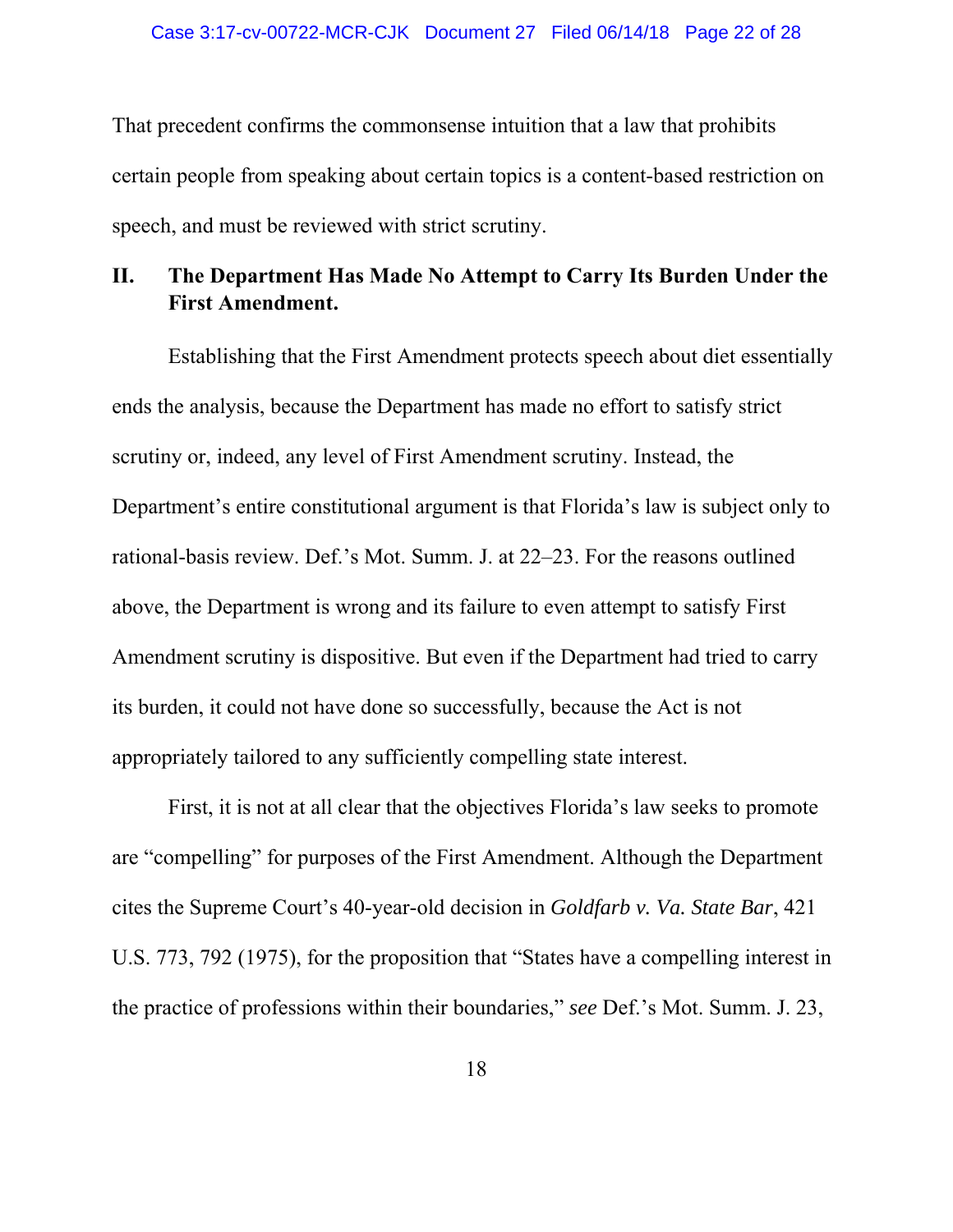that decision is of little help to them. *Goldfarb* is not a First Amendment case at all—it is an antitrust case—and its passing reference to a state's "compelling" interest in regulating professions had nothing to do with strict-scrutiny analysis.

At most, the Department can rely on the state's general interest in promoting public health and safety. But while that interest is certainly legitimate, the Supreme Court has expressed extreme skepticism of laws that attempt to promote public health and safety by restricting the flow of information to protect people from making (what the government believes are) unhealthy decisions. *See, e.g.*, *44 Liquormart, Inc. v. Rhode Island*, 517 U.S. 484, 497 (1996) ("[A] state's paternalistic assumption that the public will use truthful, nonmisleading commercial information unwisely cannot justify a decision to suppress it.") (citing *Virginia State Bd. of Pharmacy v. Virginia Citizens Consumer Council, Inc*, 425 U.S. 748, 770 (1976)); *Citizens United v. FEC*, 558 U.S. 310, 356 (2010) ("When Government seeks to use its full power, including the criminal law, to command where a person may get his or her information or what distrusted source he or she may not hear, it uses censorship to control thought. This is unlawful. The First Amendment confirms the freedom to think for ourselves.").

Even if the government had a compelling interest in manipulating the information to which consumers have access to promote public health, the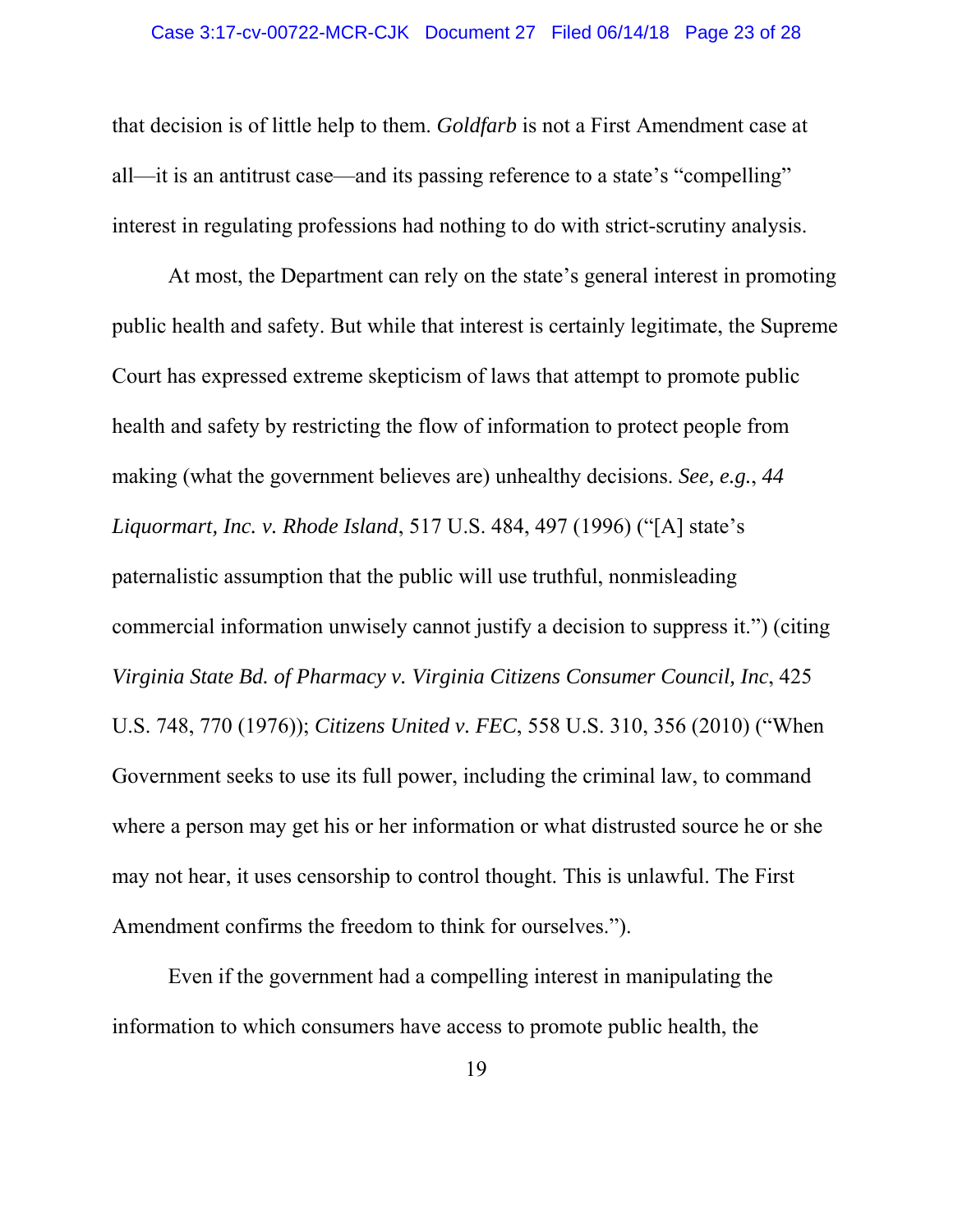Department has offered no evidence to establish that requiring a license to speak on matters of diet and nutrition is a narrowly tailored means for promoting that interest. *See Reed*, 135 S. Ct. at 2227. The Department's failure to supply this evidence is not surprising, because the law is massively underinclusive. Floridians have access to enormous amounts of dietary advice—in books, online, and on television—that is materially identical to the advice that Del Castillo offered. Yet the Department has offered no legitimate neutral justification for why it must silence Del Castillo while leaving this materially indistinguishable advice unregulated.

The Department has also offered no evidence (because none exists) and cites no studies (because none have been conducted) to suggest that the Act accomplishes *anything at all*. The Department's expert—a Ph.D. professor of dietetics with decades of experience and a vast familiarity with the dietetics literature—was unable to point to any evidence that the Act makes people in Florida safer than people in states that do not regulate dietary advice. In other words, the Department cannot even show that the Act is meaningfully better than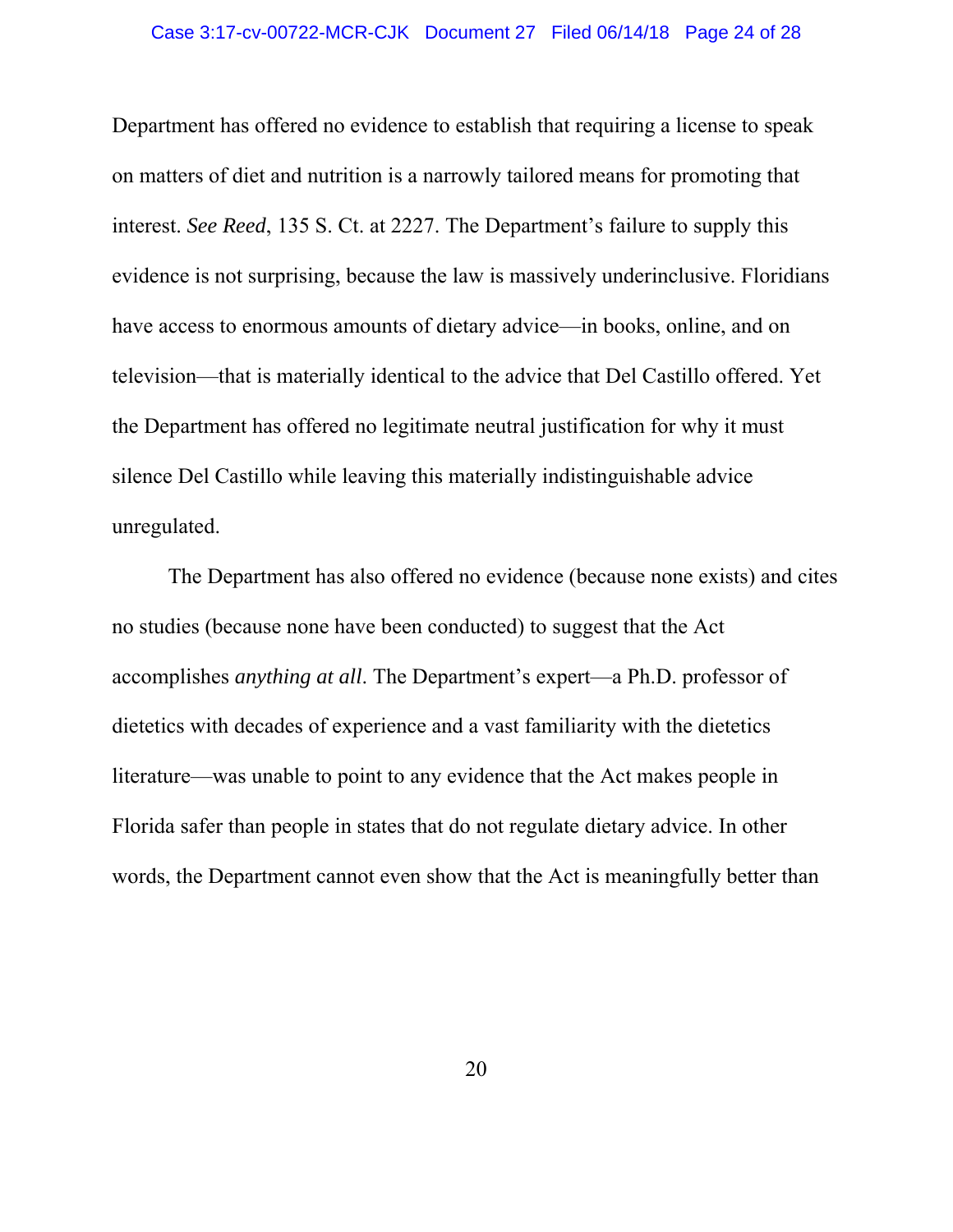doing nothing at all; let alone that it is better than a more narrowly tailored, less burdensome alternative such as regulating the title "licensed dietitian."<sup>8</sup>

Rather than address these more narrowly tailored options, the Department simply asserts that "less restrictive means of regulation are not available," *see* Def.'s Mot. Summ. J. 7. But that is just not true. The Department's expert confirmed that numerous states regulate only who may use titles such as "licensed nutritionist" or "certified dietitian," without prohibiting anyone from giving individualized dietary advice. The Department has an obligation—even under intermediate scrutiny—to present evidence for why these less burdensome alternatives were insufficient. *McCullen v. Coakley*, 134 S. Ct. 2518, 2540 (2014) ("The government must demonstrate that alternative measures that burden substantially less speech would fail to achieve the government's interests."). Its failure to do so is fatal to the Act. *See Conant v. Walters*, 309 F.3d 629, 637 (9th Cir. 2002) ("If the First Amendment means anything, it means that regulating

<sup>&</sup>lt;sup>8</sup> The Department gestures at the risks associated with, for example, insufficient folic-acid intake by women of childbearing age, Def.'s Mot. Summ. J. at 18–19. But nowhere does the Department argue, much less prove, that these risks are greater for people who based their dietary choices on individualized advice rather than advice published in books or aired on television. Nor has the Department offered any evidence that women in states that do not regulate who may give dietary advice suffer greater incidence of these potential harms than women in states that do regulate this advice.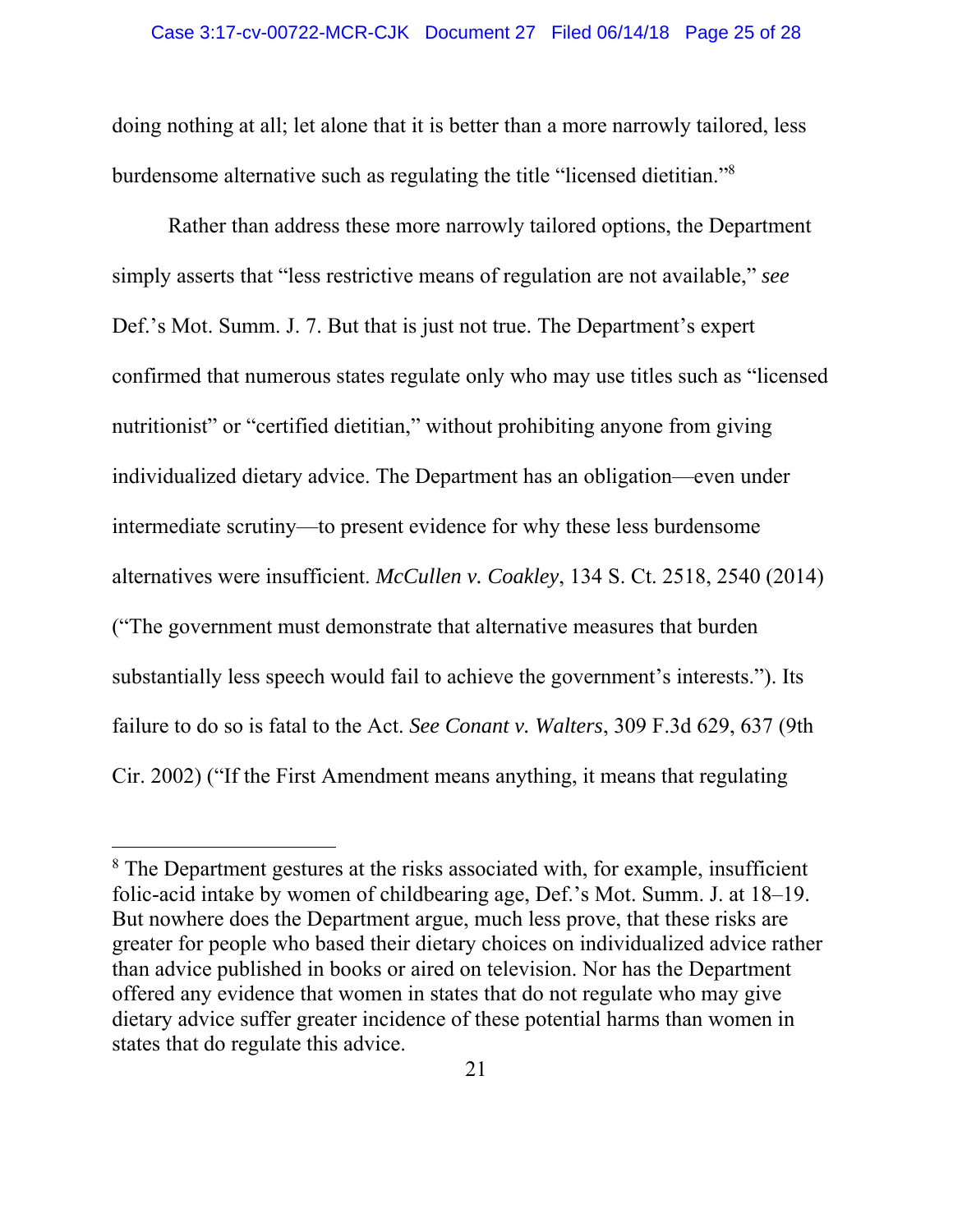speech must be a last—not first—resort. Yet here it seems to have been the first strategy the government thought to try.") (quoting *Thompson v. Western States Med. Ctr.*, 535 U.S. 357, 373 (2002)).

### **Conclusion**

For these reasons, Plaintiff requests that this Court deny Department's

Motion for Summary Judgment and grant Plaintiff's cross-motion.

Dated this 14th day of June 2018.

Respectfully submitted,

/s/ Ari Bargil Ari Bargil INSTITUTE FOR JUSTICE 2 S. Biscayne Blvd., Suite 3180 Miami, FL 33131 Telephone: (305) 721-1600 Fax: (305) 721-1601 E-mail: abargil@ij.org

Paul M. Sherman INSTITUTE FOR JUSTICE 901 North Glebe Road, Suite 900 Arlington, VA 22203 Telephone: (703) 682-9320 Fax: (703) 682-9321 E-mail: psherman@ij.org

*Attorneys for Plaintiff*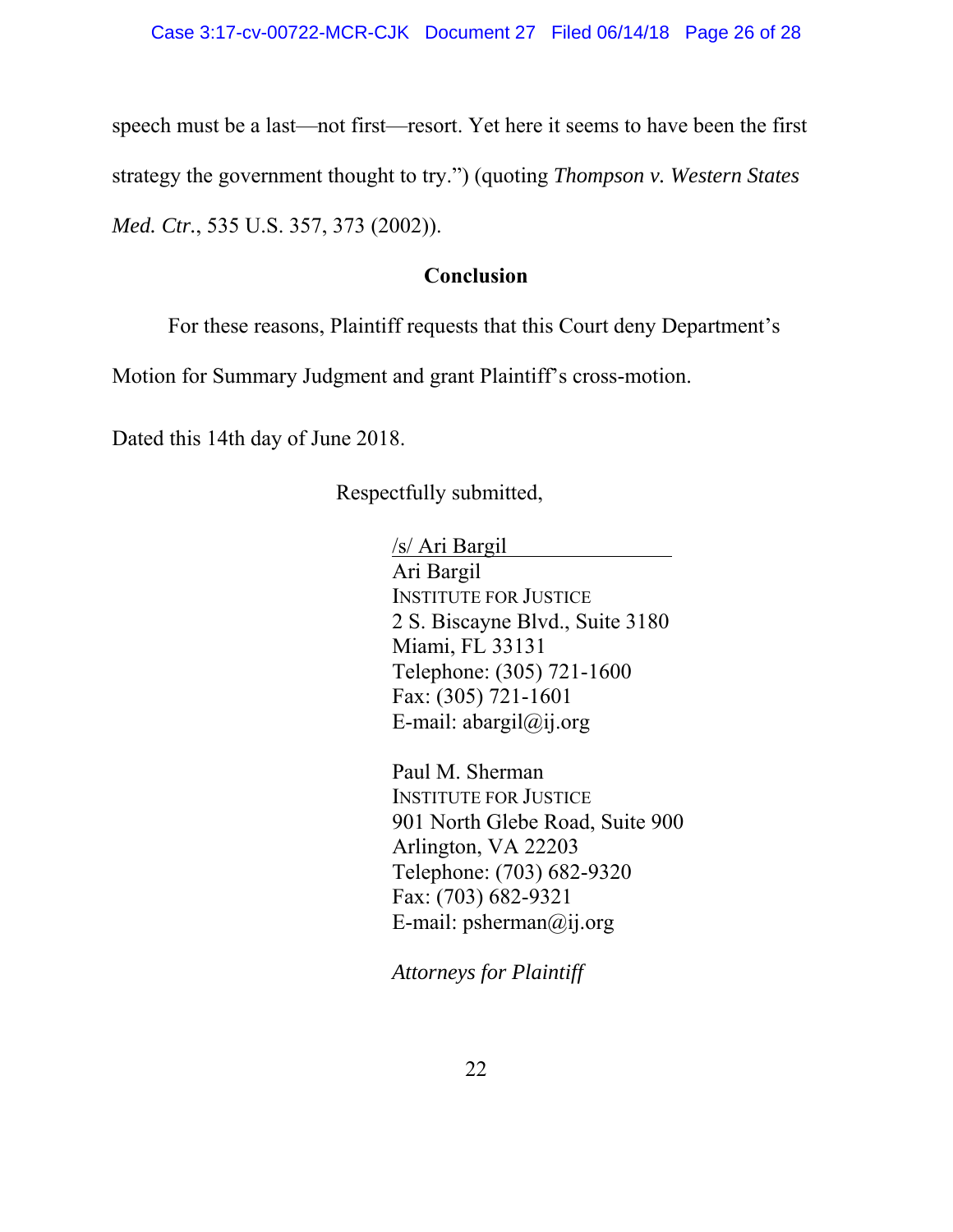# **CERTIFICATE OF COMPLIANCE**

I CERTIFY that the foregoing brief complies with Local Rule 7.1(F) and

56.1(E) because it contains 4,232 words.

/s/ Ari Bargil Ari Bargil INSTITUTE FOR JUSTICE